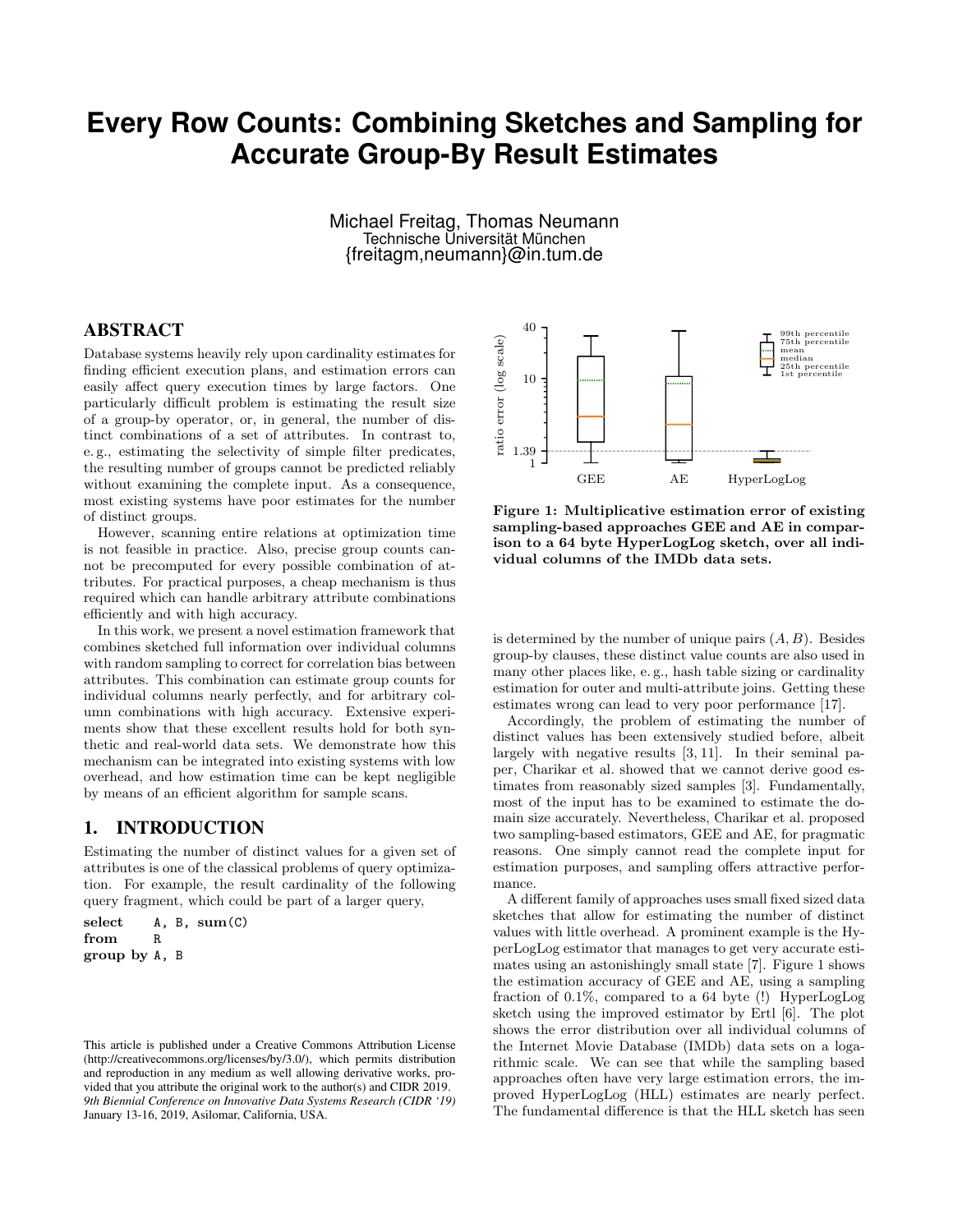#### Algorithm 1: Insert (traditional HLL sketch)

state:  $m = 2^b$  zero-initialized buckets  $M \in \mathbb{N}^m$ **input:** A 64-bit hash value  $h = \langle h_{64}, \ldots, h_1 \rangle_2$ 1  $i \leftarrow \langle h_{64}, \ldots, h_{64-b+1} \rangle_2$ ; // bucket index 2 z ← LeadingZeros( $\langle h_{64-b}, \ldots, h_1 \rangle_2$ )  $3 M_i \leftarrow \max(M_i, z)$ ;

every input value once during construction, while GEE and AE try to extrapolate from few samples to the full relation.

Nevertheless, most existing systems use sampling based approaches, often with very poor accuracy. PostgreSQL 10.3, for instance, which uses sampling, estimates the number of distinct l\_orderkey values in TPC-H SF1 as 395 518. This estimate is off by a factor of 3.8, although the simple TPC-H data set exhibits convenient uniform distributions in its columns. Estimates on real-world data sets with skewed data distributions can be expected to be much worse. HLL based sketches promise dramatically better accuracy with very little state, but they are hard to use in general. First, one has to maintain the sketch during inserts, updates and deletions. Second, estimates must be supported for arbitrary combinations of attributes, but we cannot maintain an exponential number of HLL sketches.

In this work we overcome these difficulties, and introduce an estimation framework that combines the benefits of HLL sketches and sampling. Our contributions are 1) an efficient HLL sketch implementation that supports updates and deletions and that gives very accurate estimates for individual columns, 2) a sketch-based correction framework that allows for computing accurate multi-column estimates from a sample, and 3) a very fast frequency computation implementation within the sample using an efficient recursive algorithm. The combined framework allows for very accurate estimates with low overhead, as we demonstrate in a large-scale evaluation on synthetic and real-world data sets.

The rest of this paper is structured as follows: First, Section 2 introduces the updateable HLL sketches for individual columns. Then, Section 3 shows how these estimates can be combined with random sampling to derive estimates for multiple columns. An algorithm for efficient frequency computation is introduced in Section 4. Experimental results are shown in Section 5, and related work is discussed in Section 6.

# 2. SKETCHING INDIVIDUAL COLUMNS

Before addressing the general case of arbitrary attribute combinations, we first look at using sketches for individual columns. The goal is to maintain HLL sketches for all columns stored in the database, which allows us to obtain very accurate estimates for the number of distinct values within single columns. The main challenge lies in supporting arbitrary updates while keeping the overhead low. We first briefly review traditional HLL sketches, and then show how to generalize them to support updates and deletions.

# 2.1 Traditional HyperLogLog Sketches

HyperLogLog sketches are a greatly improved variation of the ground-breaking Flajolet-Martin sketches [7,8]. Given a high-quality hash function that maps values uniformly into

| Algorithm 2: Insert (counting HLL sketch)                                                                    |                                   |
|--------------------------------------------------------------------------------------------------------------|-----------------------------------|
| state: $m = 2^b$ buckets of $64 - b + 1$ zero-initialized<br>counters $M \in \mathbb{N}^{m \times (64-b+1)}$ |                                   |
| <b>input:</b> A 64-bit hash value $h = \langle h_{64}, \ldots, h_1 \rangle_2$                                |                                   |
| $i \leftarrow (ha_1 \quad ha_1 \quad b_2 \quad b_3 \cdot$                                                    | $\frac{1}{\sqrt{2}}$ bucket index |

| $1 \ i \leftarrow \langle h_{64}, \ldots, h_{64-b+1} \rangle_2;$            | $//$ bucket index |  |
|-----------------------------------------------------------------------------|-------------------|--|
| 2 z $\leftarrow$ LeadingZeros( $\langle h_{64-b}, \ldots, h_1 \rangle_2$ ); |                   |  |

3 if  $M_{iz} \le 128$  then

4 increment  $M_{iz}$ ; 5 else

6 increment  $M_{iz}$  with probability  $1/2^{M_{iz}-128}$ ;

7 end

the integer domain, the key idea is that the number of distinct values in a multiset can be deduced by making use of two properties of their hash values. First, two identical values will have the same hash value. Second, of the distinct hash values, roughly  $50\%$  will have a zero in the first bit of the hash value, roughly 25% will have only zeros in the first two bits, and a fraction of approximately  $1/2^i$  will have only zeros in the first *i* bits.

Thus, we can compute a very rough estimate for the number of distinct values as follows: First, we hash all values in the multiset, and track the maximum number  $\max(i)$  of leading zero bits  $i$  of all hash values. The number of distinct values can then be estimated as  $2^{\max(i)}$ , using just one small integer as state regardless of the size of the multiset.

In practice, using just one integer for estimation is too sensitive to outliers. Instead, hash values are assigned to  $m = 2<sup>b</sup>$  buckets based on their first b bits. The number of leading zeros is then computed on the remaining bits, and its maximum is tracked individually for each bucket (cf. Algorithm 1). The original HyperLogLog algorithm computes the harmonic mean of the resulting  $m$  individual estimates [7], but this can lead to biased results if the cardinality is small [14]. In the following, we will use an improved estimator that uses a Poisson model to handle the complete range of cardinalities [6]. The resulting algorithm executes only a handful of bit operations per hash value and is thus very cheap [6, 14].

Within each bucket the maximum number of leading zeroes is stored, which is at most  $64 - b$  for 64 bit hash values. Each bucket thus fits into a single byte, leading to a very small state size of m bytes. The expected relative error is  $1.04/\sqrt{m}$ , which means that with just 64 bytes of state we expect a multiplicative error of 1.13, which is good enough for estimation purposes. During experiments with thousands of data sets from a commercial vendor, we found that, with 64 bytes of state, the improved estimator achieves a median multiplicative error of only 1.07, and an error of 1.24 in the 99% quantile. Based on these results, we choose a state size of 64 bytes in the following, which also happens to coincide with the cache line size on modern CPUs.

# 2.2 Updateable HyperLogLog Sketches

When using sketches inside a database system, we have to cope with the fact that values are both inserted and deleted. HLL sketches support inserts out of the box, but deleting a value whose leading zero count is equal to the current bucket value is problematic. We do not know if we have to decrease the bucket value, since other values could exist in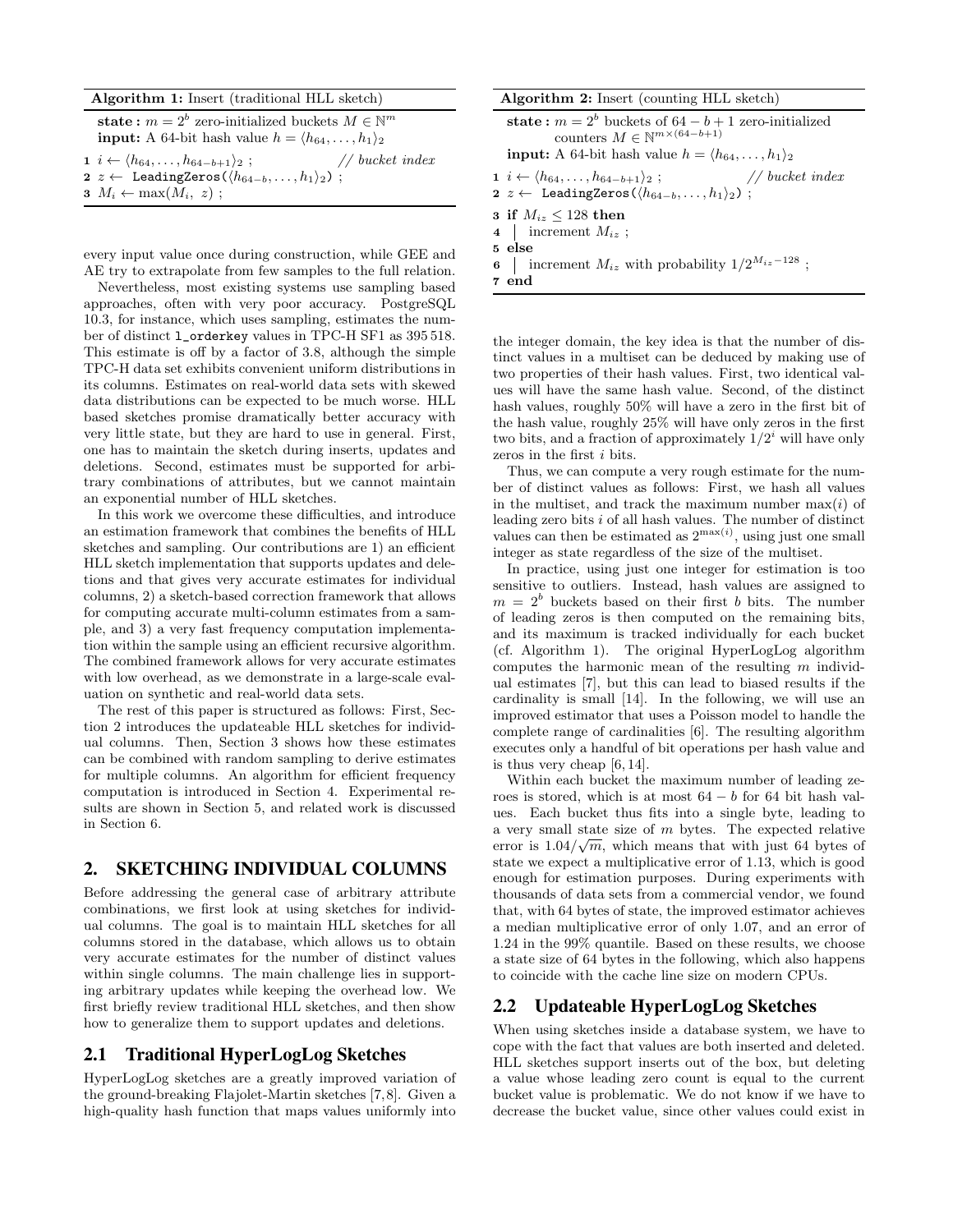

Figure 2: Using counting HLL sketches for updates.

that bucket with the same number of leading zeroes, and this information is not maintained by traditional HLL sketches.

Therefore, counting HyperLogLog sketches have been proposed that remember how many values had a certain number of leading zeroes [8, 21]. With this information we can support both insertion and deletion, increasing and decreasing the counters as needed. The estimation process itself remains unchanged, as we only maintain the sketched information in a different representation. Since we are using  $m = 2^6 = 64$  buckets, there are 59 possible leading zero counts for 64 bit hash values. If we maintain counters for each of these values naively [21], using 8 byte integers, we end up with a sketch that requires nearly 30 kB of space. This can be prohibitively expensive if we sketch every column in a database, and we propose a more space-efficient variant of counting HLL sketches.

As outlined above, the probability that a hash value has exactly *i* leading zeros is  $1/2^{i+1}$ . That is, low values of *i* are exponentially more likely than high values, and the maximum observed value used for estimation likely occurs only a few times. This can be exploited to reduce storage space considerably, by using a one-byte probabilistic counter [8]. The first 128 occurrences of a value are counted exactly, and the remaining byte values  $v > 128$  represent ranges of exponentially growing size  $[128 + 2^{v-129}, 128 + 2^{v-128}]$ . When incrementing a counter that is within these exponential ranges, we perform the increment with the probability that the current value is the largest value within the range (cf. Algorithm 2). This is a variant of the probabilistic counting approach by Flajolet and Martin [8], with the difference that we count the important small values exactly, while the less important large values are counted with some uncertainty, but expected correct behavior. The delete operation is symmetrical to Algorithm 2, decrementing instead of incrementing counters.

Figure 2 shows the effect of inserting one hash value 2 000 times into the sketch. The first 6 bits of the hash value indicate that bucket 2 needs to be updated. Within the remaining bits of the hash value, there are 3 leading zeroes, which means that we increase the corresponding counter 2 000 times. This is beyond the exact range of the counter, and we end up with an (expected) counter value of 139 which represents the interval [1 152, 2 176].

The proposed approach allows us to handle both deletion and insertion with a reasonable overhead. The state size is 3.6 kB, which is of course much larger than the original 64 bytes. Nevertheless, in many cases it is still much smaller than the space required to store a sample of a column, which requires 8 bytes per value in our implementation (i. e. 3.6 kB



Figure 3: Example of a sample being drawn from a table with an unspecified number of columns. For an overview of the notation used, see Table 1.

for only 450 rows). The update and delete operations require only few additional instructions compared to the original algorithm, and remain very cheap (cf. Section 5).

# 3. MULTI-COLUMN ESTIMATES

Counting HLL sketches offer excellent accuracy and performance on individual columns, but it is infeasible to maintain sketches on all combinations of attributes. For these cases, we propose a novel estimation approach which leverages the accurate single-column estimates of counting HLL sketches to correct multi-column estimates obtained through sampling. We apply our correction approach to the well-known estimators GEE and AE [3], and to a novel estimator based on improved estimation bounds.

# 3.1 Background

In the following, we consider a table with N rows and  $C \geq$ 2 attributes, which contains D distinct tuples. Let these distinct tuples be indexed by  $k \in \{1, \ldots, D\}$ , and suppose the k-th distinct tuple occurs  $N_k$  times in the table, i.e.  $N =$  $\sum_{k=1}^{D} N_k$ . Furthermore, let  $Q = \max(N_k)$ , and define  $F_i$  to be the number of distinct tuples that occur exactly  $i$  times in the table, i.e.  $N = \sum_{i=1}^{Q} i \cdot F_i$  and  $D = \sum_{i=1}^{Q} F_i$ . In the following, we will refer to a tuple which occurs exactly once as a singleton tuple, or simply singleton.

Our estimation approach examines a random sample containing  $n \leq N$  rows, which are chosen uniformly at random from the table. For comparability with previous work [3], we consider sampling with replacement, however, our approach can be adapted easily to sampling without replacement. Suppose there are d distinct tuples in this sample, indexed by  $k \in \{1, \ldots, d\}$ , and the k-th distinct tuple occurs  $n_k$  times in the sample. Let  $f_i$  denote the number of distinct tuples which occur exactly  $i$  times in the sample, and  $q = \max(n_k)$ . Then, analogous as above,  $n = \sum_{i=1}^{q} i \cdot f_i$ and  $d = \sum_{i=1}^{q} f_i$ .

For a clarification of this notation, consider the example shown in Figure 3. There is a table containing  $N = 8$  rows, with  $D = 4$  distinct tuples identified by distinct uppercase letters. Within the entire table, two tuples occur once  $(F_1 =$ 2), one tuple occurs twice  $(F_2 = 1)$ , and one tuple occurs four times  $(F_4 = 1)$ . We draw a sample containing  $n = 4$ rows from this table, of which  $d = 3$  are distinct tuples. Two tuples occur once in the sample  $(f_1 = 2)$ , and one tuple occurs twice  $(f_2 = 1)$ . An overview of our notation is also displayed in Table 1.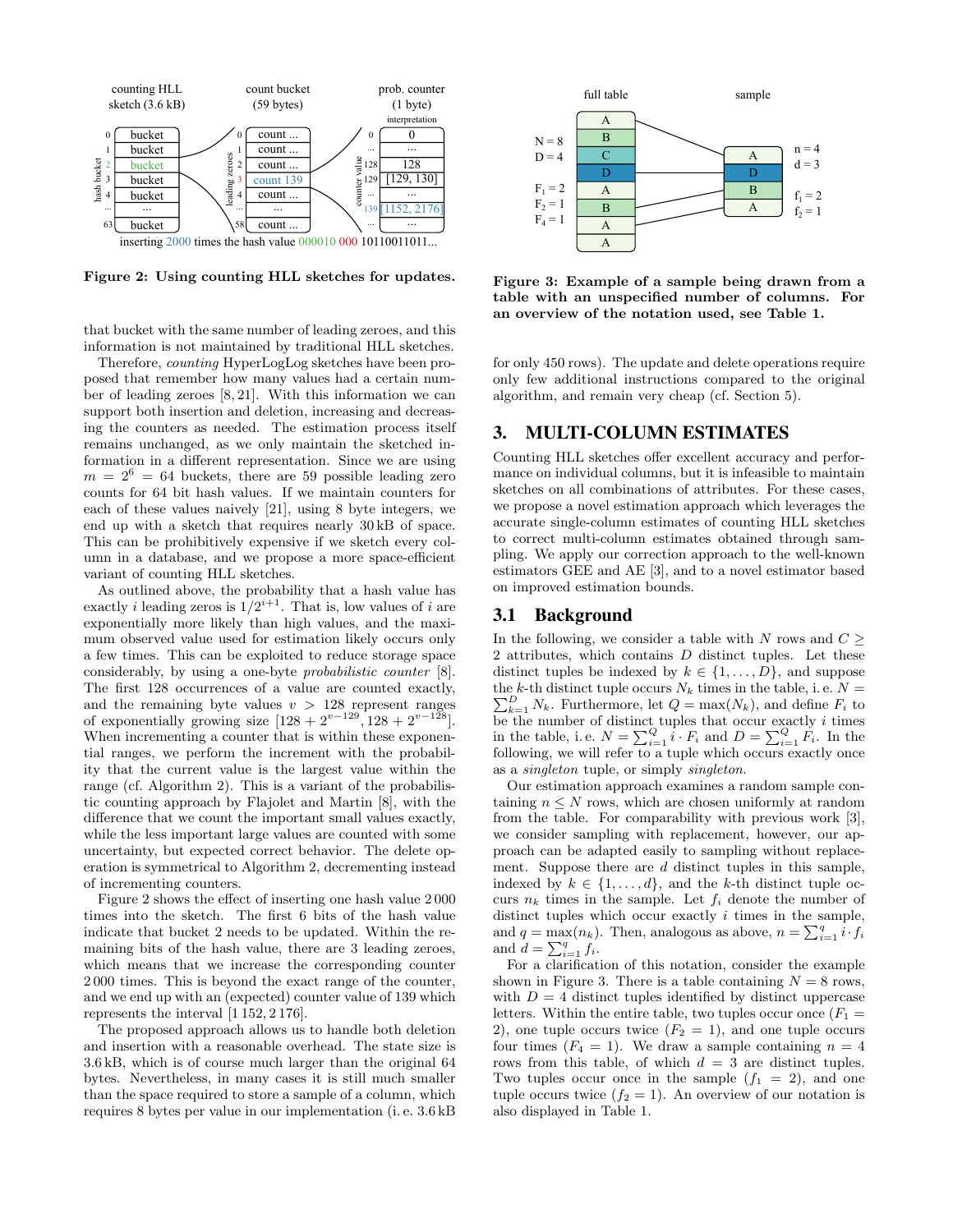Table 1: Selected notation used throughout Section 3. Uppercase variables refer to the entire table, and lowercase variables refer to a sample of the table. A tuple refers to an entire row of the table.

|                | notation         | denotation                                 |
|----------------|------------------|--------------------------------------------|
|                | table sample     |                                            |
| N              | $\boldsymbol{n}$ | Number of rows                             |
| $\overline{D}$ |                  | d Number of distinct tuples over all       |
|                |                  | columns                                    |
| $D_i$          | $d_i$            | Number of distinct values in the $i$ -th   |
|                |                  | column                                     |
| $N_{k}$        | $n_k$            | Absolute frequency of the $k$ -th distinct |
|                |                  | tuple                                      |
| $N_{k,i}$      | $n_{k,i}$        | Absolute frequency of the $k$ -th distinct |
|                |                  | value in the $i$ -th column                |
| $F_i$          | $f_i$            | Number of distinct tuples over all         |
|                |                  | columns which occur exactly <i>i</i> times |
| $F_{i,j}$      | $f_{i,i}$        | Number of distinct values in the $i$ -th   |
|                |                  | column which occur exactly i times         |

Following previous work on the subject [3], we evaluate an estimator  $\hat{D}$  of the number of distinct tuples  $D$  in terms of its multiplicative ratio error which is defined as

$$
error(\hat{D}) = \begin{cases} D/\hat{D} & \text{if } D \ge \hat{D} \\ \hat{D}/D & \text{if } D < \hat{D} \end{cases} . \tag{1}
$$

A powerful negative result due to Charikar et al. states that any estimator which examines at most  $n$  rows of a table with N rows must incur an expected ratio error in  $O(\sqrt{N/n})$ on some input [3]. They develop the Guaranteed Error Estimator (GEE) which is optimal with respect to this result, in the sense that its ratio error is bounded by  $\sqrt{N/n}$  with high probability. This estimator is defined as

$$
\hat{D}_{GEE} = \sqrt{\frac{N}{n}} f_1 + \sum_{i=2}^{q} f_i.
$$
\n(2)

The key intuition underlying this approach is that any tuple which appears frequently in the entire table is also likely to be present in the sample. Thus, estimating the number of such tuples as  $\sum_{i=2}^{q} f_i$  can be expected to be fairly accurate [3]. The total number of singleton tuples, on the other hand, can be much larger in the entire table than in the sample. Specifically, the  $f_1$  singletons present in the sample could constitute up to a fraction  $N/n$  of the entire set of singletons, for a total of  $Nf_1/n \leq N$  singletons. At the same time, however, there could be as few as  $f_1$  singletons in the entire table. In order to minimize the expected ratio error, GEE estimates the true number of singletons as the geometric mean  $\sqrt{N/n}f_1$  between the lower bound  $f_1$  and upper bound  $Nf_1/n$ .

Despite its provable optimality, GEE provides only loose bounds on the ratio error for reasonable sampling fractions  $n/N$ . For example, for a sampling fraction of 1% the ratio error of GEE can still be as large as 10. This renders its estimates unusable in many real-world scenarios (cf. Section 1). In particular, if  $f_1$  is large relative to the number of distinct values in the sample, GEE will severely underestimate the actual number of singleton values [3]. Figure 4, for instance, shows a scatter plot of the true number of singletons  $F_1$  in relation to the observed number of singletons

 $f_1$  in a sample of size  $n/N = 1\%$  on the well-known Census data set. In most cases where  $f_1$  is close to n, the true number of singletons  $F_1$  is close to  $N = 100n$ . However, for  $f_1 = n$ , GEE would estimate the true number of singletons as  $\sqrt{N/n}f_1 = 10n$ , which differs from N by a factor of 10.

For this reason, Charikar et al. propose an adaptive estimator (AE), which attempts to derive some information about the data distribution from the sample in order to obtain more accurate estimates of the number of singleton values [3]. Nevertheless, our experimental results show that AE can still not produce satisfactory results in many cases (cf. Figure 1 and Section 5).

# 3.2 Improved Estimation Bounds

As outlined above, GEE incurs a high estimation error mainly when there is a large number of singleton tuples  $F_1$  in the entire table. In these cases, GEE computes an overly conservative lower bound on  $F_1$  from a given sample, which causes it to severely underestimate the true number of singletons. Figure 4 illustrates this problem on the well-known Census data set. There is a clear nonlinear relationship between the number of singletons observed in a sample  $f_1$ , and the number of singleton tuples  $F_1$  in the entire table. However, as shown in Figure 4, GEE fails to exploit this relationship since it estimates the true number of singletons to be  $\sqrt{N/n}f_1$  which scales linearly in  $f_1$ .

In the following, we thus derive improved bounds on the true number of singleton tuples based on quantities that can be observed in a sample of the relation. This allows us to subsequently derive a novel estimator with improved estimation accuracy in comparison to GEE and AE. In particular, we present an upper bound on the expected value  $E(f_1)$  of singleton tuples, and a lower bound on the expected value of distinct tuples  $\mathbb{E}(d)$  in the sample. These inequalities link the number of distinct tuples  $D$  in the entire relation to these expected values, which can be estimated easily on a sample of the relation.

As shown in previous work [3], the expected number of singletons is given by

$$
\mathbb{E}(f_1) = \sum_{k=1}^{D} n P_k (1 - P_k)^{n-1},\tag{3}
$$

where  $P_k = N_k/N$  denotes the relative frequency of the k-th distinct tuple in the entire table.

Intuitively, for a large number of distinct tuples, the expected value of  $f_1$  is maximized when they are approximately uniformly distributed in the entire table. If some tuple occurred more frequently than others in the entire table, these would be more likely to be present frequently in the sample as well, reducing the expected number of singletons. This intuition is formalized as follows.

THEOREM 1. Consider a table with  $N$  rows containing  $D$ distinct tuples. Suppose we draw a sample of n rows uniformly at random with replacement, and let  $f_1$  denote the observed number of singleton tuples in this sample. Then, the following inequality holds

$$
\mathbb{E}(f_1) \leq \begin{cases} n \cdot (1 - 1/D)^{n-1} & \text{if } D \geq n, \\ D \cdot (1 - 1/n)^{n-1} & \text{otherwise.} \end{cases}
$$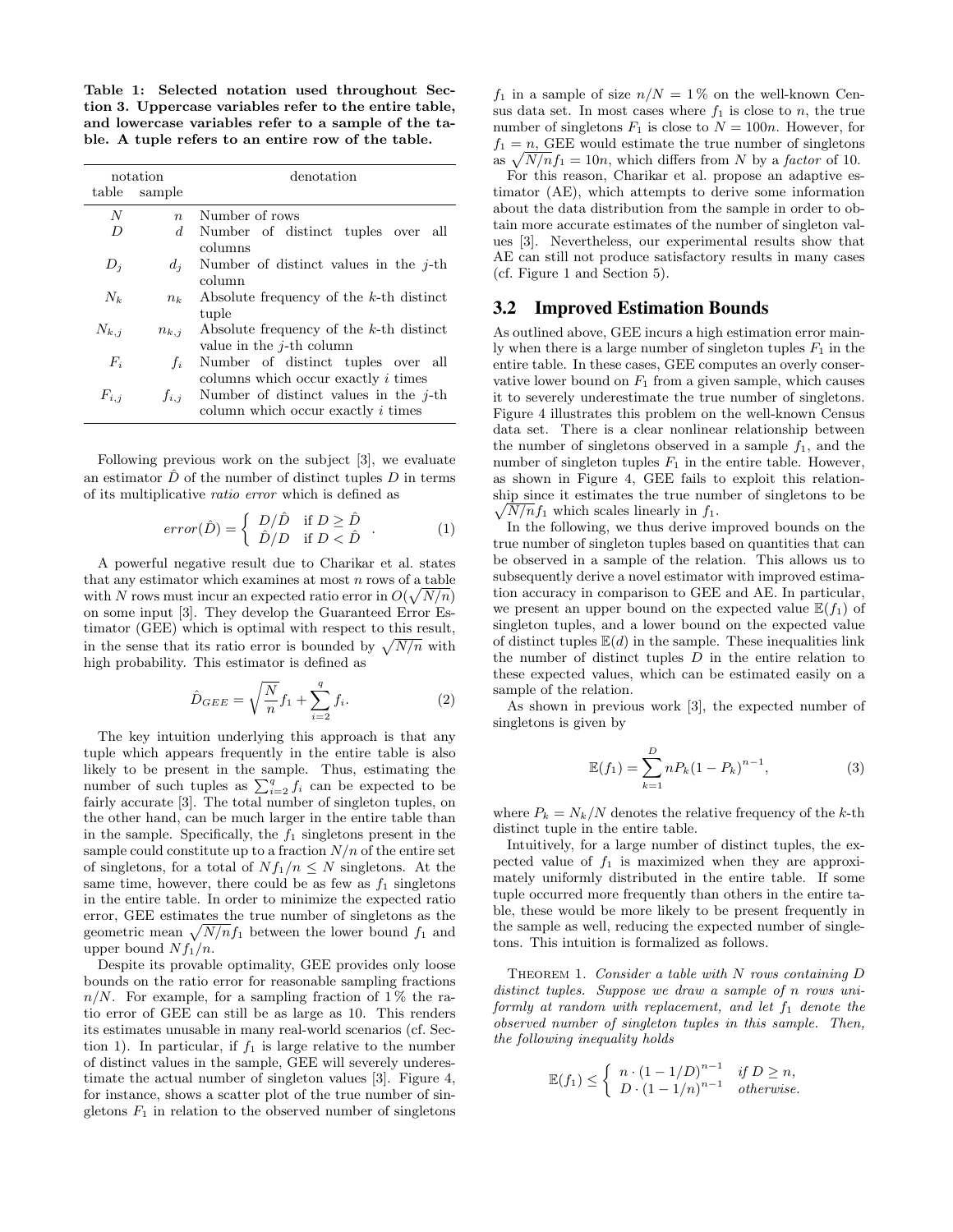

Figure 4: Scatter plot of the true number of singletons  $(y\text{-axis})$  in relation to the number of singletons observed in a random sample  $(x\text{-axis})$ . The data points correspond to 1 500 randomly selected attribute combinations from the Census data set, and a sampling fraction of  $n/N = 1\%$  is used.

A proof of this theorem is presented in Appendix A. On the other hand, as shown previously [3], the expected number of distinct tuples is given by

$$
\mathbb{E}(d) = D - \sum_{k=1}^{D} (1 - P_k)^n.
$$
 (4)

Each distinct tuple must occur at least once in the table, i.e.  $N_k \geq 1$  and consequently  $P_k \leq 1/N$  for all k. Hence, a simple lower bound on  $\mathbb{E}(d)$  can be derived as follows.

THEOREM 2. Consider a table with  $N$  rows containing  $D$ distinct tuples. Suppose we draw a sample of n rows uniformly at random with replacement, and let d denote the observed number of distinct tuples in this sample. Then, the following inequality holds

$$
\mathbb{E}(d) \ge D - D \cdot (1 - 1/N)^n.
$$

A formal proof of this theorem is presented in Appendix B. By rearranging the inequalities in Theorem 1 and Theorem 2 suitably, we obtain bounds  $L, U$  on the true number of distinct tuples D that depend on  $\mathbb{E}(d)$  and  $\mathbb{E}(f_1)$ , where  $L \leq D \leq U$ . The observed quantities d and  $f_1$  clearly constitute unbiased estimators for these expected values, allowing us to estimate the bounds on  $D$  as follows

$$
\hat{L} = \begin{cases}\n1/(1 - \sqrt[n-1]{f_1/n}) & \text{if } f_1 \ge n (1 - 1/n)^{n-1}, \\
f_1/(1 - 1/n)^{n-1} & \text{otherwise,} \n\end{cases} (5)
$$

as well as

$$
\hat{U} = d/(1 - (1 - 1/N)^n). \tag{6}
$$

Naturally, we apply sanity bounds to ensure that  $d \leq \hat{L}, \hat{U} \leq$ N. These estimated bounds can now be leveraged to define a novel estimator for the number of distinct tuples D. We

adopt the assumption made by GEE that  $\sum_{i=2}^{q} f_i$  accurately estimates the true number of tuples which occur more than once. Under this assumption,  $\hat{L} - \sum_{i=2}^{q} f_i$  and  $\hat{U} - \sum_{i=2}^{q} f_i$ provide approximate bounds on the true number of singletons  $F_1$ , allowing us to tighten the bounds originally used by GEE, i. e.

$$
\hat{L}_{BC} = \max\left(f_1, \hat{L} - \sum_{i=2}^{q} f_i\right),\tag{7}
$$

$$
\hat{U}_{BC} = \min\left(\frac{Nf_1}{n}, \hat{U} - \sum_{i=2}^{q} f_i\right). \tag{8}
$$

Analogous to GEE, the true number of singletons is then estimated as the geometric mean between the adjusted lower and upper bounds, resulting in the bound-corrected estimator BC, specifically

$$
\hat{D}_{BC} = \sqrt{\hat{L}_{BC}\hat{U}_{BC}} + \sum_{i=2}^{q} f_i.
$$
\n(9)

As shown in Figure 4, the adjusted lower bound  $L_{BC}$ matches the data distribution much more accurately, especially for large cardinalities. In general, we observed that the adjusted upper bound  $\hat{U}_{BC}$  frequently coincides with the original upper bound used by GEE, which is also evident in Figure 4. In practice,  $\sum_{i=2}^{q} f_i$  will clearly underestimate the true number of tuples which occur more than once. Hence,  $\hat{U} - \sum_{i=2}^{q} f_i$  will generally overestimate the upper bound on  $F_1$ , resulting in the observed behavior.

In case of sampling without replacement, one can follow a similar line of reasoning and develop an approximate lower bound based on the work of Goodman [10]. For space considerations, we only show the final result after applying standard numerical approximations, which yields

$$
\hat{L} = \begin{cases} N/(\log(f_1/n)/\log(1-r) + 1) & \text{if } f_1 \ge n(1-r)^{1/r-1}, \\ f_1/(1-r)^{1/r-1} & \text{otherwise}, \end{cases}
$$

where  $r = n/N$  is the sampling fraction.

# 3.3 Sketch-Corrected Estimators

As we will demonstrate in our experimental evaluation in Section 5, the BC estimator already exhibits a considerably improved ratio error in comparison to GEE and AE. Nevertheless, since it is based purely on a sample of the table, there are cases in which BC will incur a high ratio error in  $O(\sqrt{N/n})$  as well [3]. For example, Figure 4 shows that both the proposed lower bounds and upper bounds are quite loose in many cases, which may lead to inaccurate estimates.

We overcome these problems by correcting the multi-column estimates using information about the value distribution of the individual attributes. Thus, let  $D_j$  denote the number of distinct values, and  $F_{i,j}$  the number of distinct values which occur exactly  $i$  times in the  $j$ -th column of the table. Furthermore, suppose that the  $k$ -th distinct value in the j-th column occurs  $N_{k,j}$  times, and define  $Q_j =$ max $(N_{k,j})$ , i.e.  $\sum_{i=1}^{Q_j} F_{i,j} = D_j$  and  $\sum_{i=1}^{Q_j} i \cdot F_{i,j} = N$ . Finally, define  $d_j$ ,  $f_{i,j}$  and  $q_j$  analogously on a sample of the table (cf. Table 1).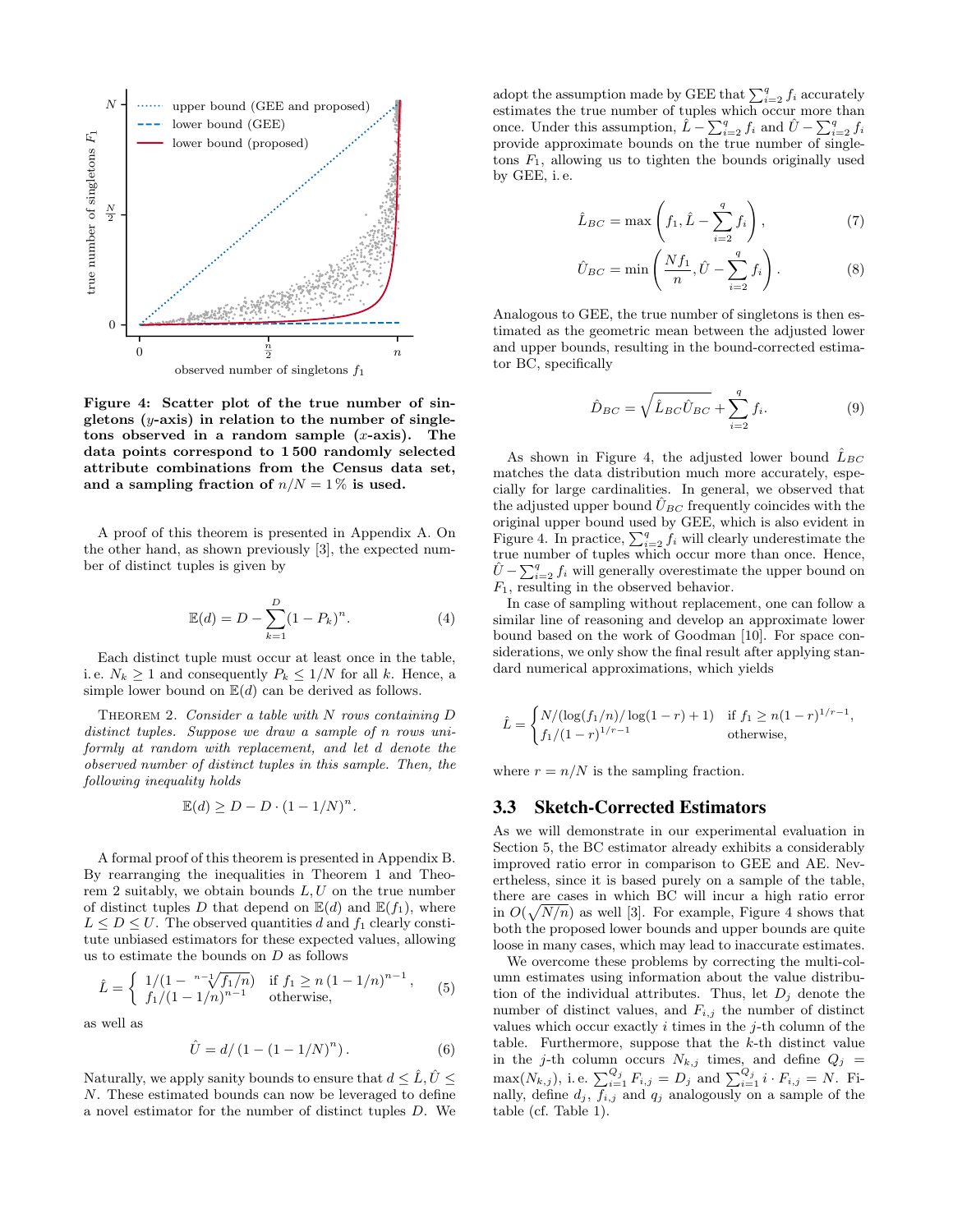

Figure 5: Sample value distributions in a table with two columns, from which a sample is drawn. For an overview of the notation used, see Table 1.

Assuming that  $D_j$  and  $F_{1,j}$  are known for all individual attributes  $j$ , we can derive bounds on the true number of distinct tuples  $D$  and singleton tuples  $F_1$ , namely

$$
\max(F_{1,j})_{j=1,\dots,C} \le F_1 \le \Pi_{j=1}^C D_j,\tag{10}
$$

$$
\max(D_j)_{j=1,\dots,C} \le D \le \Pi_{j=1}^C D_j. \tag{11}
$$

The lower bound in Inequality 10 holds since any row which contains a singleton value in one column must be part of a singleton row when more columns are considered. Similarly, the lower bound in Inequality 11 applies because each distinct value in an individual column is part of at least one distinct tuple over multiple columns. For instance, the individual columns in Figure 5 contain up to  $max(F_{1,1}, F_{1,2}) =$ 25 000 singletons and  $max(D_1, D_2) = 50000$  distinct values. This implies that there are at least 25 000 singletons and 50 000 distinct values in the full table. In both cases, an upper bound is trivially given by the cardinality of the cross product of the distinct values in the individual columns. The latter bound is useful if the number of rows  $N$  is large, and there are few distinct values in the individual columns.

In practice, sketches can be employed to estimate  $D_j$  accurately and cheaply. Let these estimates be denoted by  $\ddot{D}_i$ , and recall that GEE assumes  $\sum_{i=2}^{q_j} f_{i,j}$  to fairly accurately estimate the number of non-singleton values in the  $i$ -th column. Hence, we can estimate the true number of singleton values in column  $j$  as

$$
\hat{F}_{1,j} = \hat{D}_j - \sum_{i=2}^{q_j} f_{i,j}.
$$
\n(12)

Substituting the exact values by these estimates in Inequalities 10 and 11 yields bounds on  $F_1$  and D which can be used to correct the multi-column estimates of BC. For comparison purposes, we also correct the multi-column estimates of GEE and AE. In the following, we will refer to the corrected estimators as sketch-corrected estimators. In all cases, Inequality 11 is leveraged to provide sanity bounds on the estimates.

#### *3.3.1 Sketch-Corrected GEE (SCGEE)*

In case of GEE, we can tighten the original bounds on the true number of singleton tuples using Inequality 11, i. e.

$$
\hat{L}_{SCGEE} = \max\left(f_1, \max(\hat{F}_{1,j})_{j=1,\dots,C}\right),\tag{13}
$$

$$
\hat{U}_{SCGEE} = \min\left(\frac{Nf_1}{n}, \Pi_{j=1}^C \hat{D}_j\right). \tag{14}
$$

Analogous to GEE, the expected ratio error can be minimized by estimating  $F_1$  as the geometric mean of the upper and lower bounds, and the corresponding sketch-corrected estimator is defined as

$$
\hat{D}_{SCGEE} = \sqrt{\hat{L}_{SCGEE}\hat{U}_{SCGEE}} + \sum_{i=2}^{q} f_i.
$$
 (15)

In Figure 5, for example, GEE would estimate the number of singletons to be  $\sqrt{N/n}f_1 = 7500$ , far below the true value  $F_1 = 50000$ . Due to corrected bounds, on the other hand, SCGEE estimates the number of singletons much more accurately as  $\sqrt{\hat{L}_{SCGEE}\hat{U}_{SCGEE}} \approx 43\,000$ . Conveniently, the estimator inherits the worst-case error bound guarantee of GEE, since it only tightens the original bounds on  $F_1$ .

#### *3.3.2 Sketch-Corrected AE (SCAE)*

The adaptive estimator AE involves a complex numerical approximation of the estimated number of low-frequency elements in the table. It is beyond the scope of this paper to identify ways in which these approximations can be corrected directly. Hence, we only apply the sanity bounds provided by Inequality 11 to AE, resulting in the sketchcorrected adaptive estimator  $\ddot{D}_{SCAE}$ .

## *3.3.3 Sketch-Corrected BC (SCBC)*

Although the bound-corrected estimator BC already employs tightened estimation bounds, we conjecture that it can be improved further through sketch-correction. We correct BC in the same way as GEE, by adjusting the bounds on the true number of singleton tuples using Inequality 10. Therefore, we obtain

$$
\hat{L}_{SCBC} = \max\left(\hat{L}_{BC}, \max(\hat{F}_{1,j})_{j=1,...,C}\right),\qquad(16)
$$

$$
\hat{U}_{SCBC} = \min\left(\hat{U}_{BC}, \Pi_{j=1}^{C} \hat{D}_j\right),\tag{17}
$$

and the sketch-corrected estimator

$$
\hat{D}_{SCBC} = \sqrt{\hat{L}_{SCBC}\hat{U}_{SCBC}} + \sum_{i=2}^{q} f_i.
$$
 (18)

Returning to the example displayed in Figure 5, BC would estimate the true number of singletons to be  $\sqrt{\hat{L}_{BC}\hat{U}_{BC}} \approx$ 16 000, which already improves over the estimate by GEE. After sketch-correction, SCBC employs the same bounds as SCGEE in this case and estimates  $F_1$  to be approximately  $\sqrt{\hat{L}_{SCBC}\hat{U}_{SCBC}} \approx 43\,000$ . In general SCBC produces more accurate estimates than SCGEE, as our experimental evaluation will demonstrate (cf. Section 5).

## 4. COMPUTING FREQUENCIES

The estimators presented in the previous section need to determine the number  $f_i$  of attribute combinations that occur exactly  $i$  times in a sample. This frequency vector  $f$  can be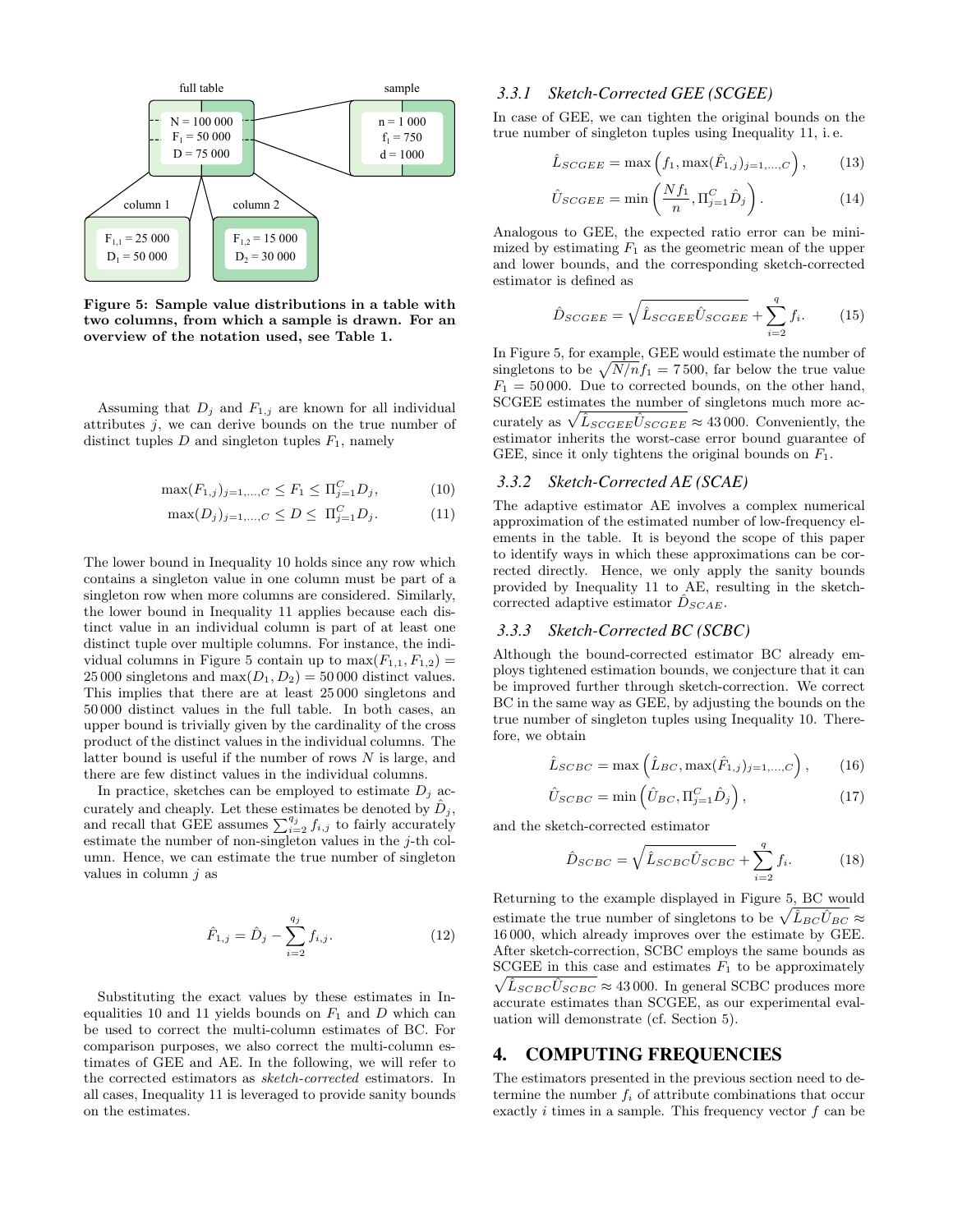#### Algorithm 3: ComputeFrequenciesR(ecursive)

**input** : A sample  $S \in \mathbb{N}^{n \times C}$ , a partially built frequency vector  $f \in \mathbb{N}^n$ , a set of row indices  $P$ , and a column index  $j$ output:  $f$  updated by the multiplicities of rows in  $P$ 1 if  $j > C \vee |P| = 1$  then // base case 2  $| f_{|P|} \leftarrow f_{|P|} + 1;$ 3 else // partition j-th column and recurse  $\begin{array}{c} \mathbf{4} \end{array} \big\vert \quad (P'_k)_{k=1,...,m} \leftarrow {\tt RefinePartition}(S_{*,j}, \, P); \ \end{array}$ 5 for partition index  $k = 1$  to m do  $\begin{array}{ll} \texttt{6} & | & f \leftarrow \texttt{ComputeFrequencyiesR}(S,\,f,\,P'_k,\,j+1); \end{array}$ 7 end 8 end 9 return  $f$ ;

computed in a straightforward way by using a hash table, but hashing or comparing entire rows can be expensive since each individual attribute has to be accessed. Moreover, the constants hidden in the  $O(1)$  time complexity of the insertion and retrieval operations of a hash table can notably impact computation time even if the number of columns is small (cf. Section 5). Finally, as the number of distinct attribute combinations is not known beforehand, memory for the hash table has to be allocated pessimistically in order to avoid expensive rehashing during computation. Thus, the hash table will be unnecessarily large in many cases.

Instead, we propose a recursive approach for computing the frequency vector  $f$  based on an algorithm for string multiset discrimination first proposed by Cai and Paige [1]. Their algorithm scans strings in a multiset from left to right, and progressively splits the multiset into smaller partitions by examining the characters at the current position. A similar approach can be used to compute  $f$  if rows in the sample are interpreted as strings over a suitable alphabet, as the size of partitions then indicates how often a row occurs in the sample. For convenience, we will assume in the following that all values in the sample are integers. A high-level illustration of the proposed algorithm is displayed in Algorithm 3. It takes as input the sample  $S \in \mathbb{N}^n \times \mathbb{C}$ , a partially built frequency vector  $f \in \mathbb{N}^n$ , a set of row indices  $P$ , and a column index  $j \in \{1, \ldots, C+1\}$ . The algorithm recursively computes the multiplicities of rows in  $P$ , and updates the corresponding entries of the frequency vector f.

The recursion terminates either if P contains only one row, or if there are no more columns to check, i.e.  $j = C + 1$ . In these cases, we have found a row with multiplicity  $|P|$ , and the frequency vector is updated accordingly (lines 1– 3). Otherwise, the given partitioning is refined based on the values in the  $j$ -th column, using the RefinePartition subroutine (line 4). It takes as input a column of the sample and a set of row indices, and splits the row indices into several sets so that the column values are equal for all rows within one set. Finally, the given frequency table is updated recursively on each of these refined partitions (lines 5–7). A frequency table for the entire sample can be computed by passing  $f = 0$ ,  $P = \{1, \ldots, n\}$ , and  $j = 1$  as parameters to Algorithm 3. The algorithm maintains the invariant that for



Figure 6: Recursively partitioning several columns at a time. Column values are encoded in 2 bits, and a machine word size of 4 bits is assumed. The computed frequencies are  $f_1 = f_2 = 2$ .

a given j, all columns  $j' < j$  have the same value within a partition, which implies correctness. It terminates since  $j$  is incremented in each recursive step and cannot exceed  $C + 1$ .

The proposed approach can be optimized further as follows. First, any row which contains a singleton value in at least one column must be a singleton attribute combination, and can be pruned in a preprocessing step, e. g. by maintaining suitable singleton bitmaps. Second, we encode the remaining column values as indices into a dictionary, which require at most  $\lceil \log_2(n) \rceil$  bits for a sample of size n. This allows the algorithm to process multiple columns at once, by packing several column values into a single machine word (cf. Figure 6). Furthermore, all values in the sample can be converted to integers this way, justifying the corresponding assumption made above. Finally, we consider columns with many distinct values early, so that partition sizes decrease more quickly and the algorithm terminates faster.

The RefinePartition subroutine can be implemented in linear time using either hash tables or radix sort, at the cost of using some auxiliary memory. However, we have found that, in practice, simply sorting the rows in-place followed by a linear scan to determine the partition boundaries can perform better on realistic sample sizes. Since partitions never overlap, the recursive algorithm can be implemented using a single auxiliary array of row indices, which is progressively updated as partitions are refined (cf. Figure 6). When partitioning several columns at a time, another auxiliary array of the same size is required in order to compute the packed row values. These values cannot be precomputed because the algorithm must be able to compute frequency vectors for arbitrary subsets of attributes.

# 5. EXPERIMENTS

In the following, we evaluate the proposed approach with respect to its computational performance and estimation accuracy. First, we demonstrate that the proposed counting HLL sketch incurs a negligible performance overhead compared to traditional HLL sketches, while retaining similarly high estimation accuracy in the presence of deletions. Second, we show that the proposed sketch-corrected estimators exhibit superior estimation accuracy in comparison to previous estimators. Finally, our experiments yield that the proposed frequency computation algorithm offers excellent performance, providing low estimation latency even on large real-world data sets.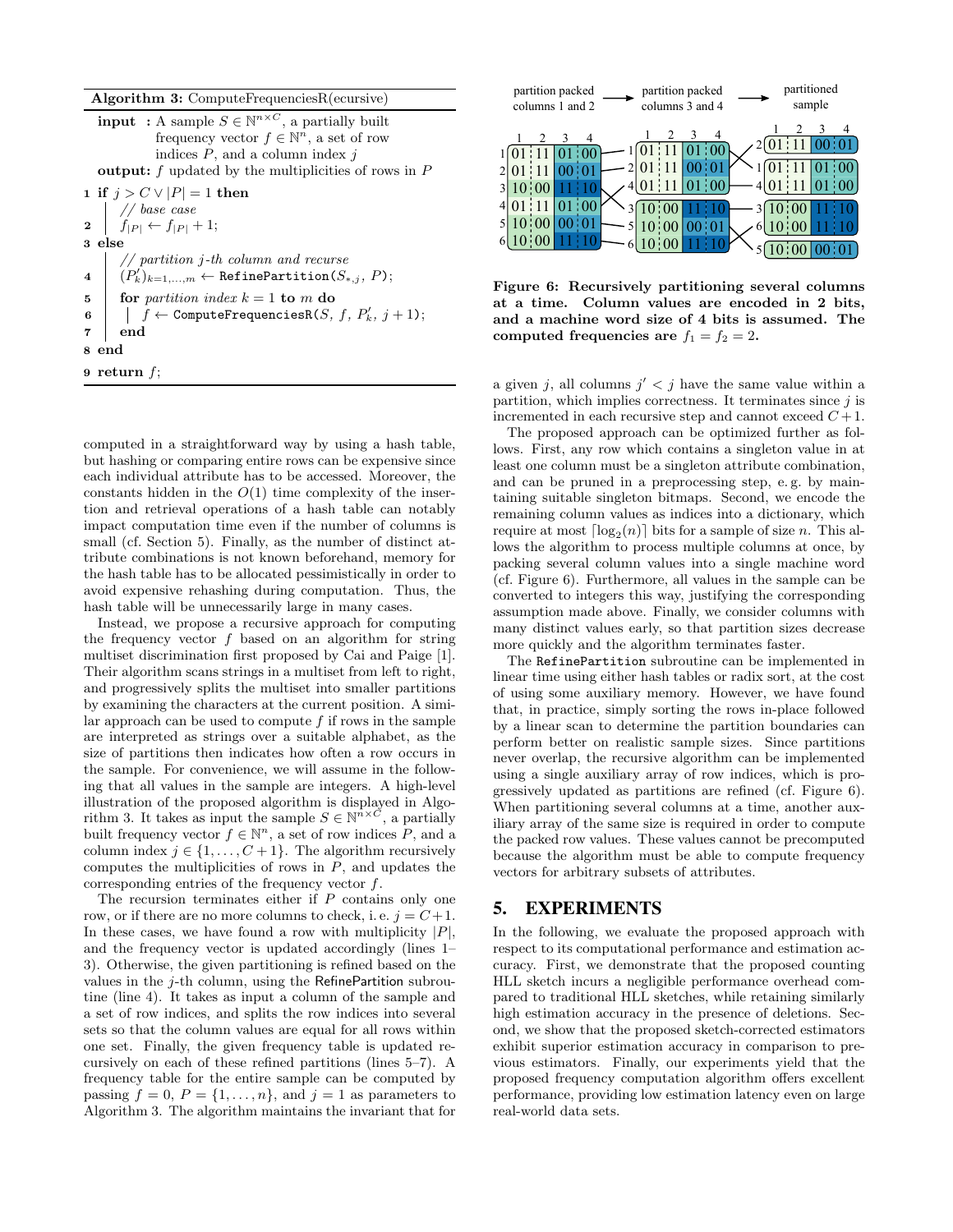

Figure 7: Sample workload used to evaluate the estimation accuracy of counting HLL sketches. After each  $i = 2^{24}$  inserts,  $r = 50\%$  of these operations are subsequently reverted by deleting the corresponding values from the sketch.

Table 2: CPU time required to sketch all values of a table with 10 million rows and 10 columns for the traditional HLL sketch and the proposed approach.

|             | HLL variant column-wise row-wise |                     |
|-------------|----------------------------------|---------------------|
| traditional | $132 \,\mathrm{ms}$              | $111 \,\mathrm{ms}$ |
| counting    | $340 \,\mathrm{ms}$              | $370 \,\mathrm{ms}$ |

# 5.1 Counting HyperLogLog Sketches

As discussed above, we propose to maintain a counting HLL sketch for each individual column in a database. Whenever values in a table are inserted, updated, or deleted, these sketches have to be updated. Therefore, it is critical that the counting HLL sketch incurs a low runtime overhead. At the same time, high estimation accuracy is required for the sketch-correction framework, even if values are deleted frequently.

#### *5.1.1 Computational Performance*

We only evaluate the runtime cost of inserting values into a counting HLL sketch, since the delete operation is symmetrical to the insert operation (cf. Section 2). The wellknown MurmurHash $64A<sup>1</sup>$  hash function is used throughout our experiments, and the traditional HLL sketch serves as a baseline for comparison. Table 2 shows the CPU time required to compute sketches for all 10 columns of a table with 10 million rows on an Intel i7 7820X CPU. All values in the table are 8 byte integers, and we differentiate between column-wise processing, i. e., sketching one column after the other, and row-wise processing, where values are inserted into their corresponding sketches row-by-row.

Unsurprisingly, counting sketches are more expensive, but only by a factor of 2.5. In absolute terms, both approaches are very fast, requiring at most 1.3 ns per value for the traditional approach, and 3.7 ns per value for the proposed approach. Correspondingly, the bulk-load time of TPC-H in a fast in-memory system increased only by about 5% when computing sketches of all columns on the fly.



Figure 8: Mean ratio error  $(y\text{-axis})$  of counting and traditional HLL sketches when inserting a given number of distinct values  $(x\text{-axis})$ . For counting HLL sketches, the ratio error is aggregated over all workload configurations. The dotted gray line indicates the theoretically expected ratio error of 1.13.

Table 3: Ratio error incurred by counting HLL sketches, aggregated across all experiments. For comparison, the same values have been inserted into a traditional HLL sketch without any deletions.

| HLL variant mean $1\%$ $25\%$ $50\%$ $75\%$ |      |                           |      |                   |                 | $99\%$       |
|---------------------------------------------|------|---------------------------|------|-------------------|-----------------|--------------|
| traditional<br>counting                     | 1.13 | $1.13 \quad 1.00$<br>1.00 | 1.05 | 1.05 1.13<br>1.12 | -1.20<br>- 1.20 | 1.34<br>1.34 |

The counting sketch profits from column-wise processing due to better cache utilization. As the sketches are larger, row-wise sketching risks trashing the L1 cache. For the simple sketches we would expect the same behavior, but, surprisingly, row-wise processing is actually faster. We suspect the reason for this to be the good out-of-order execution engine of the CPU, which can execute multiple updates concurrently due to the low number of instructions. On an older Haswell CPU, column-wise processing is faster for simple sketches, too, as one would expect.

#### *5.1.2 Estimation Accuracy*

As long as there are no deletions, the improved estimator due to Ertl [6] will produce exactly the same estimates on counting and traditional HLL sketches, because it requires only the maximum leading zero count in each bucket. The probabilistic counters used in the proposed sketch count the first 128 values exactly, i. e., without deletions, the probabilistic counter for a certain leading zero count has a value greater than zero if and only if we have observed at least one value with that leading zero count. Thus, the maximum number of leading zeros in each bucket is tracked exactly, and matches the value maintained by a traditional HLL sketch.

For this reason, we present an evaluation of the estimation accuracy on a workload that involves frequent deletions. We generate  $2^{28} \approx 268000000$  random 64-bit values which are successively inserted into the counting HLL sketch. After each  $i$  inserts, some fraction  $r$  of these inserts is reverted by deleting the corresponding values from the sketch (cf. Figure 7). In our experiments, we choose  $2^8 \leq i \leq 2^{24}$  and  $0.125 \leq r \leq 0.875$ . As a baseline, we successively insert the same  $2^{28}$  values into a traditional HLL sketch without

<sup>1</sup> available at https://github.com/aappleby/smhasher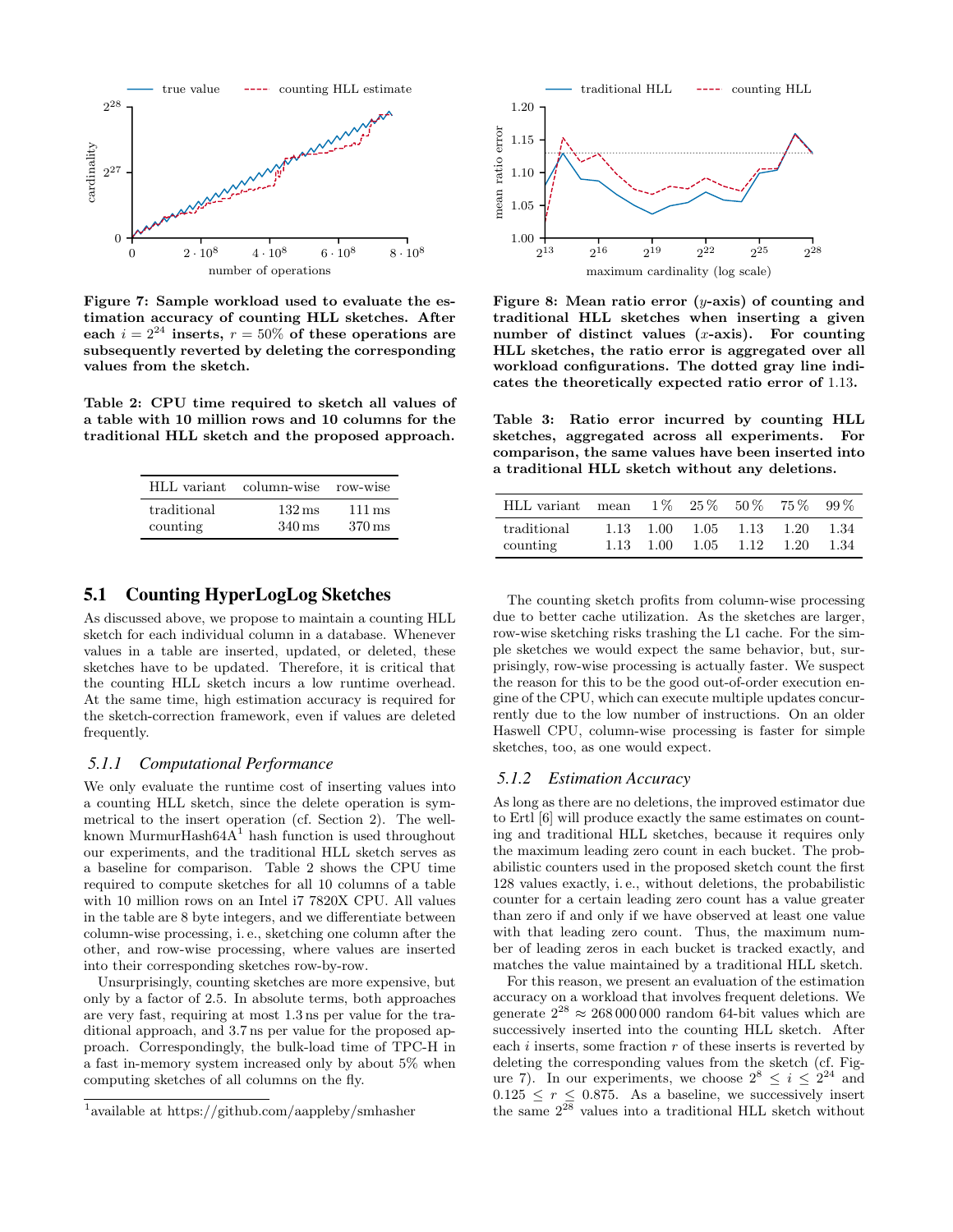

Figure 9: Distribution of the ratio error incurred by the estimators on synthetic data, for varying sampling fractions  $n/N$ . The dashed red line marks the theoretical error guarantee of GEE and SCGEE at  $\sqrt{N/n}$ .

Table 4: Mean and 99th percentile of the ratio error incurred by the estimators on synthetic data, for varying sampling fractions  $n/N$ . The best results for each sampling fraction are printed bold.

|           |         | GEE    |      | AЕ     | ВC      |         |         | <b>SCGEE</b> | <b>SCAE</b> |        | <b>SCBC</b> |        |
|-----------|---------|--------|------|--------|---------|---------|---------|--------------|-------------|--------|-------------|--------|
| n/N       | mean    | $99\%$ | mean | $99\%$ | mean    | $99\%$  | mean    | $99\%$       | mean        | $99\%$ | mean        | $99\%$ |
| $0.01\%$  | 16.3    | 100.4  | 54.8 | 400.2  | 6.2     | 46.1    | $3.2\,$ | 17.0         | 9.5         | 84.9   | 3.1         | 17.5   |
| $0.05\%$  | 8.1     | 44.7   | 17.5 | 80.6   | 3.3     | 15.2    | 2.8     | 13.8         | 6.3         | 42.9   | 2.3         | 10.2   |
| $0.10\%$  | 6.2     | 31.6   | 11.4 | 44.8   | 2.7     | 10.3    | 2.6     | 13.5         | 5.2         | 29.0   | 2.0         | 8.1    |
| $0.50\%$  | 3.4     | 14.2   | 4.8  | 12.7   | 1.8     | 5.3     | 2.0     | 8.8          | 3.4         | 10.2   | $1.6\,$     | 5.0    |
| $1.00\%$  | 2.8     | 10.1   | 3.4  | 7.7    | 1.6     | 3.7     | 1.8     | 8.9          | 2.8         | 7.0    | $1.5\,$     | 3.7    |
| $5.00\%$  | 1.9     | 4.7    | 1.8  | 2.7    | 1.3     | 2.1     | 1.5     | 4.6          | 1.7         | 2.7    | 1.3         | 2.1    |
| $10.00\%$ | $1.6\,$ | 3.4    | 1.4  | 1.8    | $1.2\,$ | $1.7\,$ | 1.4     | 3.4          | 1.4         | 1.8    | 1.2         | 1.7    |

any deletions. The ratio error as defined in Section 3 is sampled in fixed intervals during the workload to obtain  $2^{16}$ measurements per experiment.

As shown in Table 3, counting HLL sketches exhibit virtually identical estimation accuracy in comparison to the baseline. The displayed results are obtained by aggregating the ratio error measurements across all experiments. The mean ratio error of 1.13 matches the theoretically expected error of  $1.04/\sqrt{m} = 13\%$  perfectly, and in the 99th percentile the ratio error is still only 1.34. The probabilistic counters employed by counting HLL sketches have expected correct behavior if the number of increment and decrement operations is sufficiently large. Therefore, we can indeed rely on counting and traditional HLL sketches to behave identically in terms of accuracy for a large number of operations.

Accordingly, we also investigate the mean ratio error for smaller cardinalities, by aggregating measurements with a true cardinality below a given value (cf. Figure 8). Our results show that the mean ratio error can be slightly greater for counting HLL sketches than for traditional HLL sketches. However, the difference is generally very small, and decreases as the maximum cardinality increases. Moreover, in most cases the mean ratio error actually lies below the theoretically expected value of 1.13 for both sketches.

We also experimented with repeating each insert or delete operation several times, in order to put additional strain on the probabilistic counters. However, we found that this has no visible impact on the overall estimation accuracy as the large number of inserts in our experiments causes many counters to take on values well beyond the range which is counted exactly anyway.

In summary, the proposed counting HLL sketches exhibit high estimation accuracy comparable to traditional HLL sketches. At the cost of negligible runtime overhead and moderately increased space consumption, the counting HLL sketch can retain high accuracy even in the presence of frequent deletions. Therefore we conclude that it is feasible to maintain a counting HLL sketch for each individual column in a database.

# 5.2 Multi-Column Estimators

A large-scale empirical evaluation of the proposed multicolumn estimation framework is conducted on both realworld and synthetic data.

#### *5.2.1 Data Sets*

We chose four real-world data sets from the UCI Machine Learning repository<sup>2</sup>, namely the census and forest cover type data sets used in the original evaluation of GEE and AE [3], as well as the poker hand and El Nino data sets. Moreover, we conduct experiments on the well-known IMDb data sets<sup>3</sup>. The forest cover type data set originally contains 55 attributes, of which 44 are binary. Since this results in an impractically high number of attribute combinations, we removed these binary attributes for our experiments. In addition, we generate 4 455 synthetic data sets with  $N = 2^{20}$  rows and two columns that have varying correlation  $(0 \le \rho \le 1)$ . The values in each individual column

<sup>&</sup>lt;sup>2</sup> available at https://archive.ics.uci.edu/ml/

<sup>3</sup> available at https://www.imdb.com/interfaces/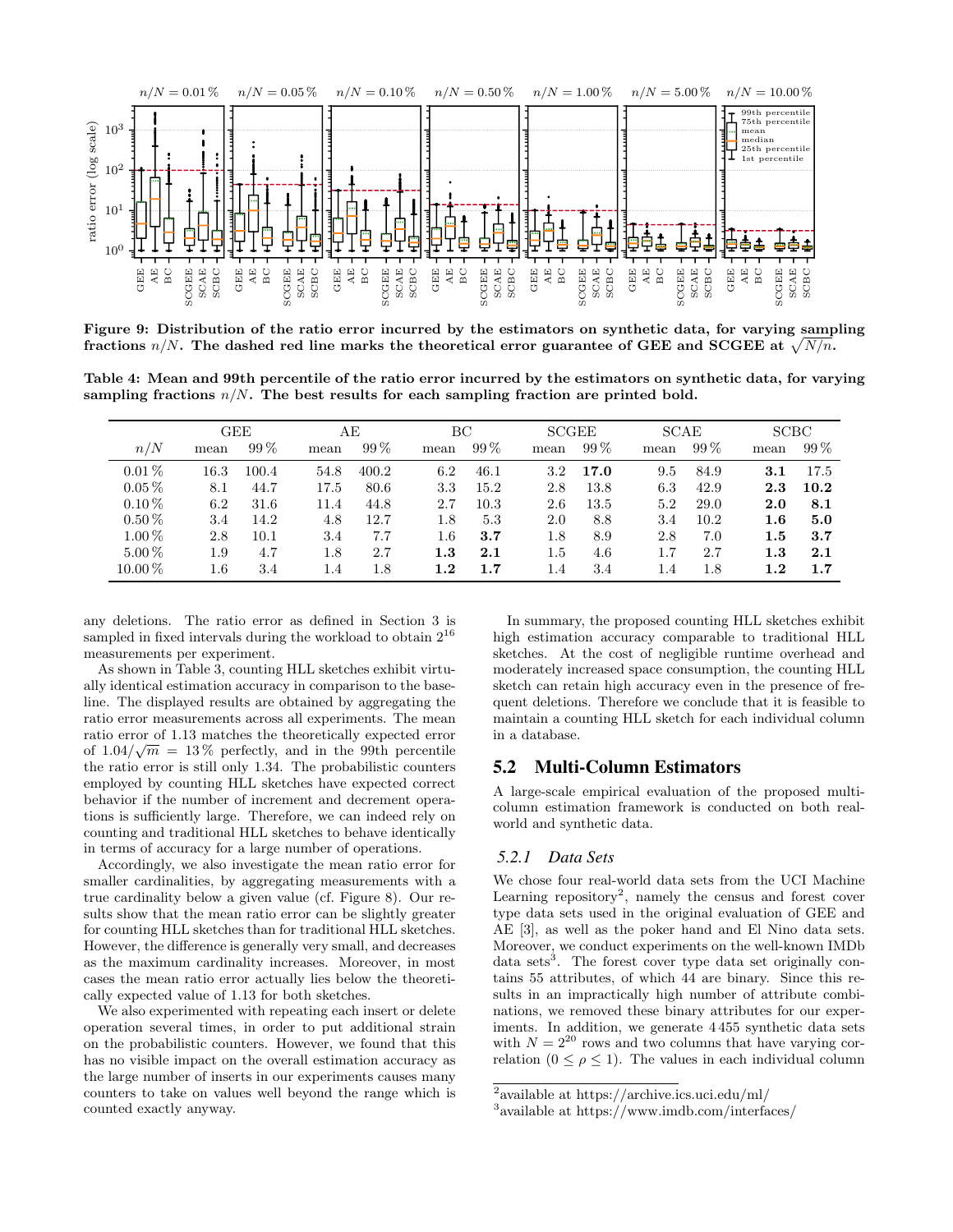

Figure 10: Distribution of the ratio error incurred by the estimators on real-world data, for varying sampling fractions  $n/N$ . The dashed red line marks the theoretical error guarantee of GEE and SCGEE at  $\sqrt{N/n}$ .

Table 5: Mean and 99th percentile of the ratio error incurred by the estimators on real-world data, for varying sampling fractions  $n/N$ . The best results for each sampling fraction are printed bold.

|            |      | <b>GEE</b> |         | AЕ     | ВC      |         | <b>SCGEE</b> |        | <b>SCAE</b> |        | <b>SCBC</b> |         |
|------------|------|------------|---------|--------|---------|---------|--------------|--------|-------------|--------|-------------|---------|
| n/N        | mean | $99\%$     | mean    | $99\%$ | mean    | $99\%$  | mean         | $99\%$ | mean        | $99\%$ | mean        | $99\%$  |
| $0.01\%$   | 72.9 | .10.3      | 11.5    | 218.2  | 5.9     | 63.5    | 5.6          | 54.6   | 3.1         | 25.3   | 2.9         | 23.6    |
| $0.05\%$   | 30.5 | 45.1       | 5.6     | 78.1   | 2.2     | 11.3    | 4.9          | 29.4   | 3.6         | 43.8   | $1.8\,$     | 7.1     |
| $0.10\%$   | 21.6 | 31.9       | 4.8     | 43.7   | 1.8     | 8.4     | 4.7          | 21.9   | 4.0         | 37.9   | $1.6\,$     | 4.8     |
| $0.50\,\%$ | 9.9  | 14.4       | 3.1     | 13.1   | 1.5     | 4.5     | 3.8          | 13.1   | 3.1         | 13.1   | 1.4         | 2.8     |
| $1.00\%$   | 7.2  | 10.2       | 2.5     | 8.1    | 1.4     | 2.9     | 3.1          | 10.1   | 2.5         | 8.1    | 1.3         | 2.4     |
| $5.00\%$   | 3.6  | 4.7        | $1.5\,$ | 2.7    | 1.2     | 1.8     | 2.1          | 4.7    | 1.5         | 2.7    | 1.2         | 1.7     |
| $10.00\%$  | 2.8  | 3.5        | $1.3\,$ | 1.9    | $1.2\,$ | $1.6\,$ | 1.8          | 3.4    | 1.3         | 1.9    | $1.2\,$     | $1.5\,$ |

follow a generalized Zipfian distribution with varying population size  $(2^4 \le p \le 2^{20})$  and skew coefficient  $(0 \le s \le 4)$ .

The sample size  $n$  is selected per data set, so that a fixed sampling rate  $n/N$  is maintained  $(0.01\% \leq n/N \leq 10.00\%).$ For a given data set and sampling rate, ten different samples are drawn according to a uniform distribution on the rows, and the ratio error of the estimators is computed on all possible combinations of two or more attributes. By drawing ten different samples per data set, the impact of random fluctuations on our results is reduced. At the same time, it allows us to verify that the estimation approach is robust against small changes in the random sample.

#### *5.2.2 Results*

Evaluation results are shown in Figure 9 and Table 4 for trials on the synthetic data sets, and in Figure 10 and Table 5 for trials on the real-world data sets. Note that the box plots use a logarithmic y-axis scale. Overall, the sketch-corrected variant SCBC of the proposed bound-corrected estimator BC consistently outperforms the other estimators, achieving the lowest mean ratio error in all cases. Furthermore, SCBC exhibits the lowest 99th percentile of the ratio error in all cases but one. Even with extremely small sampling rates, the estimates of SCBC remain sufficiently accurate in most cases to be useful in practice. In the following, we outline further key results in more detail.

First, we observe that GEE and AE generally provide rather poor estimates. In particular, AE struggles on the synthetic data sets, which is evident from the extremely high mean (up to 54.8) and 99th percentile (up to 400.2) of the ratio error (cf. Table 4). Upon closer inspection, we found that AE tends to widely underestimate the true cardinality when there is moderate skew in at least one column  $(1 \leq s \leq 2)$ . In these cases, we can expect values to occur with a wide range of frequencies in the sample, which can cause the approximations employed by AE to become inaccurate [3]. At the same time, this leads to true cardinalities close to the value estimated by GEE, for which reason GEE performs better than AE on the synthetic data sets. The real-world data sets, on the other hand, seldom contain moderately skewed data, and AE consequently outperforms GEE in terms of the mean ratio error. However, the 99th percentile of its ratio error remains too large for practical purposes even for large sampling fractions (cf. Tables 4 and 5).

The proposed bound-corrected estimator BC can improve over GEE and AE substantially, even without sketch-correction. Especially for smaller sampling fractions, BC can provide much more accurate estimates, which underlines the robustness of the proposed approach. As shown in Figures 9 and 10, both the mean and the quantiles of its ratio error decrease sharply as the sampling fraction is increased. A mean ratio error below 2.0 can be achieved with a sampling fraction of only 0.05 % on the synthetic data sets, and only 0.01 % on the real-world data. Since the corrected bounds derived in Section 3 depend on possibly inaccurate estimates of expected values, there can be cases in which the maximum ratio error of BC exceeds that of GEE. However, this occurs only rarely in our experiments, indicating that the corrected bounds are usually sound.

Applying sketch-correction further improves the estimation accuracy of all estimators, and the best overall results are achieved by the sketch-corrected variant SCBC of the BC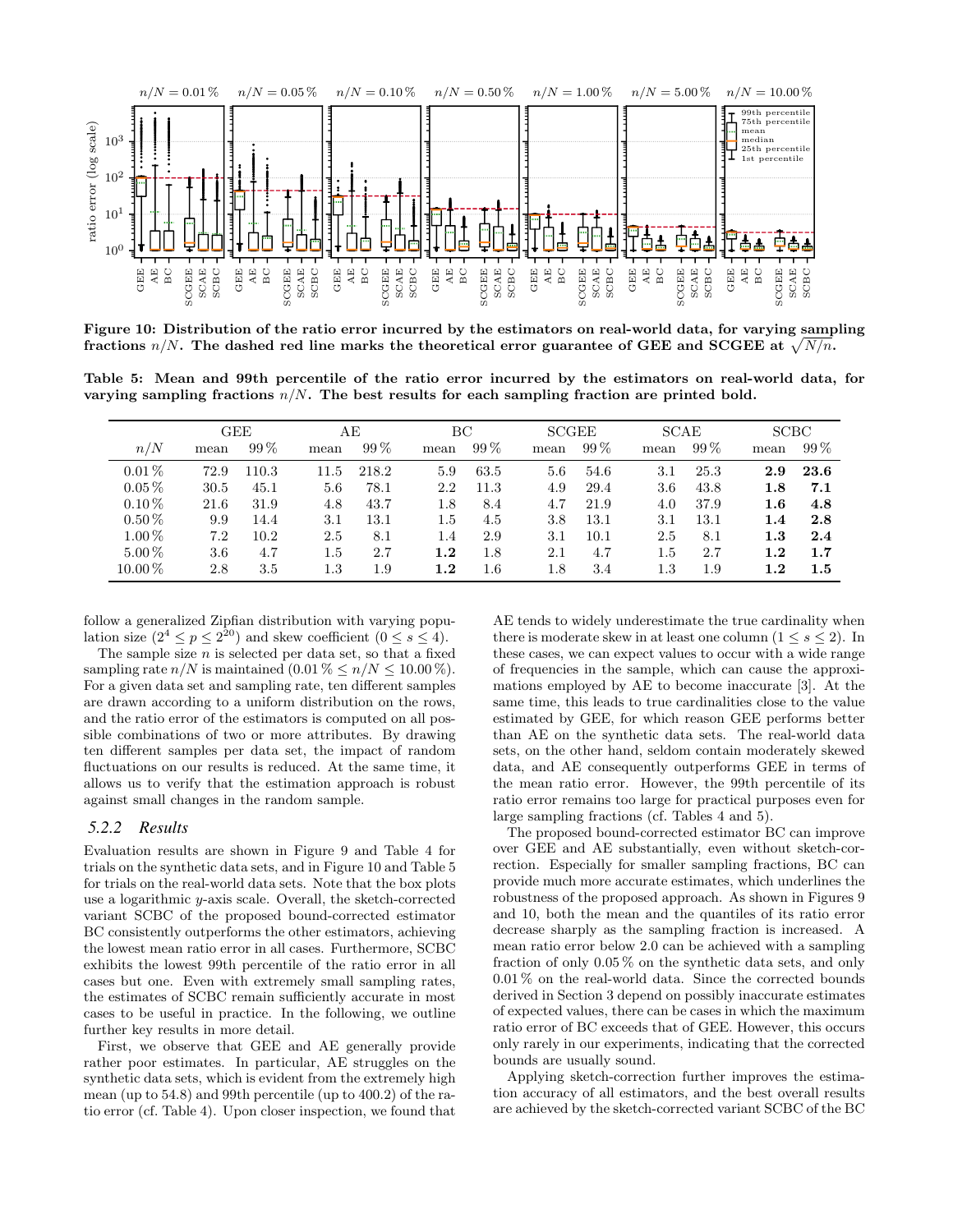

Figure 11: CPU time  $(y\text{-axis})$  required to compute frequency vectors in relation to the number of columns (a) and size (b) of samples (x-axis). The value of  $N/n$  has no impact on the performance of the baseline hash table implementation, and only a single graph is visible.

Table 6: Mean and percentiles of the absolute frequency vector computation time in milliseconds across all tested configurations (a). Additionally, the mean and percentiles of the speedup over the baseline approach are shown (b).

(a) Absolute computation time

|          | mean        |         | $1\%$ 25 $\%$ | $50\%$ | $75\%$ | $99\%$ |  |  |  |  |  |
|----------|-------------|---------|---------------|--------|--------|--------|--|--|--|--|--|
| baseline | 9.84        | 0.02    | 0.17          | 0.95   | 5.28   | 200.68 |  |  |  |  |  |
| proposed | 0.38        | 0.00    | 0.01          | 0.05   | 0.35   | 2.81   |  |  |  |  |  |
|          | (b) Speedup |         |               |        |        |        |  |  |  |  |  |
|          | mean        |         | $1\%$ 25%     | $50\%$ | $75\%$ | $99\%$ |  |  |  |  |  |
| speedup  | 418.5       | $1.6\,$ | 3.4           | 9.3    | 58.8   | 8738.8 |  |  |  |  |  |

estimator. In particular, SCBC outperforms BC in all cases, allowing us to conclude that the proposed bound-correction and sketch-correction approaches are orthogonal to some degree. We observed that SCBC mainly improves over BC for small cardinalities, which is consistent with theoretical considerations. If all individual columns contain only few distinct values, sketch-correction can derive tight bounds on the true number of distinct values. In particular, the cardinality of the cross-product of the distinct values in the individual columns is small, i. e. the upper bound employed by SCBC is more accurate than the original upper bound used by BC. On the other hand, the improved estimation bounds employed by BC deviate from the bounds employed by GEE mainly for large cardinalities, where sketch-correction can not provide a useful upper bound.

The effectiveness of sketch-correction decreases for large sampling fractions, and there are cases in which no further improvement can be achieved. This is to be expected, however, since a larger sampling fraction allows the estimators to infer more accurate information about the data distribution themselves, without having to rely on sketch-correction. Depending on the cardinalities of the individual columns, it can even occur that all distinct values are present in a large sample of the relation, in which case sketch-correction cannot contribute any significant further information.

As outlined above, we generate the synthetic data sets with varying domain sizes and data skew in the individual attributes, and varying correlation between the attributes. We observed that all estimators produce similarly accurate estimates regardless of the correlation between attributes. As expected from our theoretical considerations (cf. Section 3), GEE and AE struggle if the domain size is large, while BC performs well across the entire tested range. Moderate data skew in at least one attribute causes accuracy to decrease for all estimators, although the effect is much less pronounced for the BC estimator than for GEE and AE.

Finally, we note that the maximum ratio error of GEE exceeds its theoretical error guarantee for low sampling fractions on the real-world data sets (cf. Figure 10). We determined that this is caused by exceedingly small samples, which can contain as few as 4 rows on the census data set, for example. Thus, a simple remedy in practice would be to set a sufficiently large minimum sample size. Apart from such edge cases, the ratio errors of GEE and SCGEE are bounded by  $\sqrt{N/n}$  as expected from their theoretical analysis.

# 5.3 Frequency Vector Computation

The proposed approach for computing frequency vectors is evaluated only on synthetic data, so that its asymptotic behavior can be studied under controlled conditions. Samples are generated with  $2^8 \leq n \leq 2^{15}$  rows and  $2^0 \leq C \leq 2^{10}$ columns according to a uniform distribution on  $\{1, \ldots, N\}$ , where  $2^{-8} \le N/n \le 2^2$  to simulate varying numbers of distinct values. We measure the CPU time required by the proposed approach to compute frequency vectors on the CPU introduced above, in comparison to a baseline hash table implementation as outlined in Section 4. We noticed that, as expected, the value of  $N/n$  has no visible influence on the performance of the baseline implementation, and we do not report separate baseline results for different values of  $N/n$ .

The proposed approach consistently improves over the baseline, with a minimum and median speedup of  $1.4\times$  and  $9.3\times$ , respectively. However, much larger speedups are possible depending on the data at hand, as illustrated by the 75th and 99th percentiles at approximately  $59\times$  and  $8700\times$ , respectively (cf. Table 6b). This large variability is caused by the different asymptotic behavior of the baseline and proposed approaches, as illustrated in Figure 11 (note again the logarithmic scale on the y-axis). While the figure displays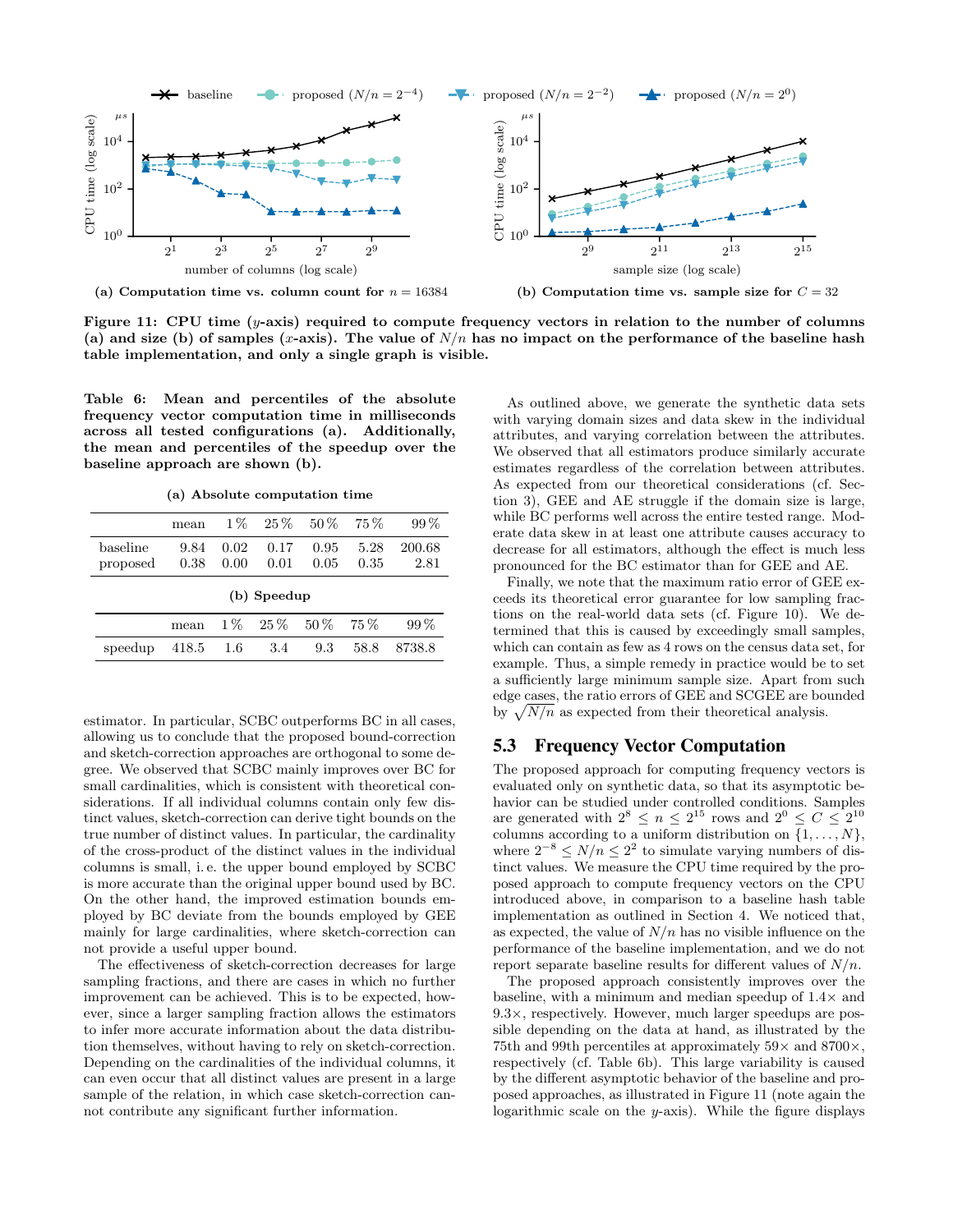only selected results, they are representative for the behavior across all experiments.

Computation time scales approximately linearly in the sample size for all approaches, as well as in the column count for the baseline implementation. However, it remains constant or even decreases with increasing number of columns for the proposed approach, because more singleton rows can be pruned. For the same reason, computation time is reduced dramatically if there are many singleton values in each column, i. e.  $N/n$  is large. At the same time, Figure 11a shows that the recursive approach improves over the baseline even if there are few columns and singletons. Note that we resized the hash table suitably before taking our measurements, so that no rehashing was necessary during our experiments. This illustrates that despite the  $O(1)$  complexity of inserting and retrieving values into a hash table, the constant overhead of these operations is large enough to negatively impact computation time (cf. Section 4).

In absolute terms, the proposed approach offers excellent performance across all tested configurations (cf. Table 6a), and requires at most 3.4 ms to compute a frequency vector even on an extremely large sample with 32 768 rows and 1 024 columns. The estimators themselves are very cheap to compute, typically taking less than  $5 \mu s$  to produce an estimate for a given frequency vector.

#### 6. RELATED WORK

Being a key problem of query optimization, cardinality estimation algorithms have been studied extensively in the literature [4, 12]. Broadly, such algorithms can be categorized into sampling-based and sketch-based approaches [19].

Algorithms in the first category examine only a small sample of a relation in order to produce an estimate. While this offers attractive performance and trivially allows for cardinality estimates over arbitrary attribute combinations, any purely sampling-based approach has provably poor accuracy [3]. Consequently, many approaches focus on improving the quality of the samples using auxiliary information obtained, for instance, from a full relation scan [5, 9], existing index structures [18], or query feedback [16]. Oracle has recently presented an adaptive scheme which iteratively builds a sample to provide confidence intervals around the estimated cardinalities [27]. The main drawback of these approaches is that they may produce different samples for different attribute combinations. Thus, an exponential number of samples has to be maintained in order to avoid expensive sample computations during query optimization.

Sketch-based approaches, on the other hand, hash each row in the relation once and build a small fixed-size synopsis from which the cardinality can then be estimated. Arguably the most prominent representative of this class of algorithms is HyperLogLog [7, 14], which provides much more accurate estimates than sampling-based approaches [12]. One can also sketch only a sample of a relation, which improves computation speed further without severely impacting accuracy [23]. However, sketches on individual attributes can not easily be combined, since by design there is no clear relationship between the hash values of multiple individual attribute values and of the corresponding attribute combination. Accordingly, an exponential number of sketches has to be stored in order to provide estimates for arbitrary attribute combinations.

Since it is obviously not feasible to maintain an exponential number of samples or sketches in practice, current systems frequently assume the individual attributes to be independent [17]. However, this assumption is often unfounded on real-world data which may lead to large estimation errors [26]. More accurate cardinality estimates could be derived from multi-dimensional histograms or wavelets [4, 24], as well as from information about soft functional dependencies [15]. Unfortunately, these synopses are prohibitively expensive to construct and maintain in the presence of updates and deletions [4, 22]. A recent approach estimates the inclusion coefficient between columns using only single-column sketches [21], which could be used to infer the number of distinct tuples if all attributes have equal domains. As we propose in this paper, sketches and sampling can be combined to provide accurate estimates for arbitrary attribute combinations with low overhead. A similar approach has been implemented successfully for selectivity estimation [20, 25], but to the best of our knowledge there is no previous work on combining sketches and sampling for cardinality estimation.

Traditional HyperLogLog sketches, however, are not suitable for this purpose since they do not support updates and deletions. Flajolet and Martin themselves point out that a possible solution is to maintain a counter for each possible bucket value [8], which has been adopted in recent work [21]. However, this results in an overly large memory footprint if sketches should be maintained for each individual column (cf. Section 2). Deletions are also inherently encountered in the sliding window model, where old observations have to be removed from the sketch when new observations arrive [2]. In these cases, it is known exactly at which time an element is going to be deleted, allowing for more specialized solutions which cannot be adopted in a general-purpose database scenario.

Finally, the proposed recursive algorithm for computing frequency vectors is based on a string partition refinement algorithm proposed by Cai and Paige [1]. Their algorithm is formulated without any recursion, and maintains auxiliary data structure instead. Henglein developed a generic discrimination framework which encompasses recursive partition refinement similar to the proposed approach [13].

# 7. CONCLUSION

Query optimizers require accurate cardinality estimates in order to find efficient execution plans. We showed that existing sketch-based approaches are highly accurate, but they require exponential space to produce estimates for arbitrary combinations of attributes. Furthermore, they do not support updates and deletions out of the box. Sample-based approaches, on the other hand, can produce such estimates but have provably poor accuracy. We presented a novel estimation framework, which employs highly accurate sketched estimates over individual columns to correct sample-based estimates over arbitrary combinations of attributes. We developed novel counting HyperLogLog sketches which support update and delete operations with little additional state, and an efficient algorithm for computing value frequencies in a sample, which are required for estimation. Our approach consistently improves over previous sample-based approaches, producing highly accurate estimates on synthetic and real-world data sets, while keeping the estimation overhead negligible.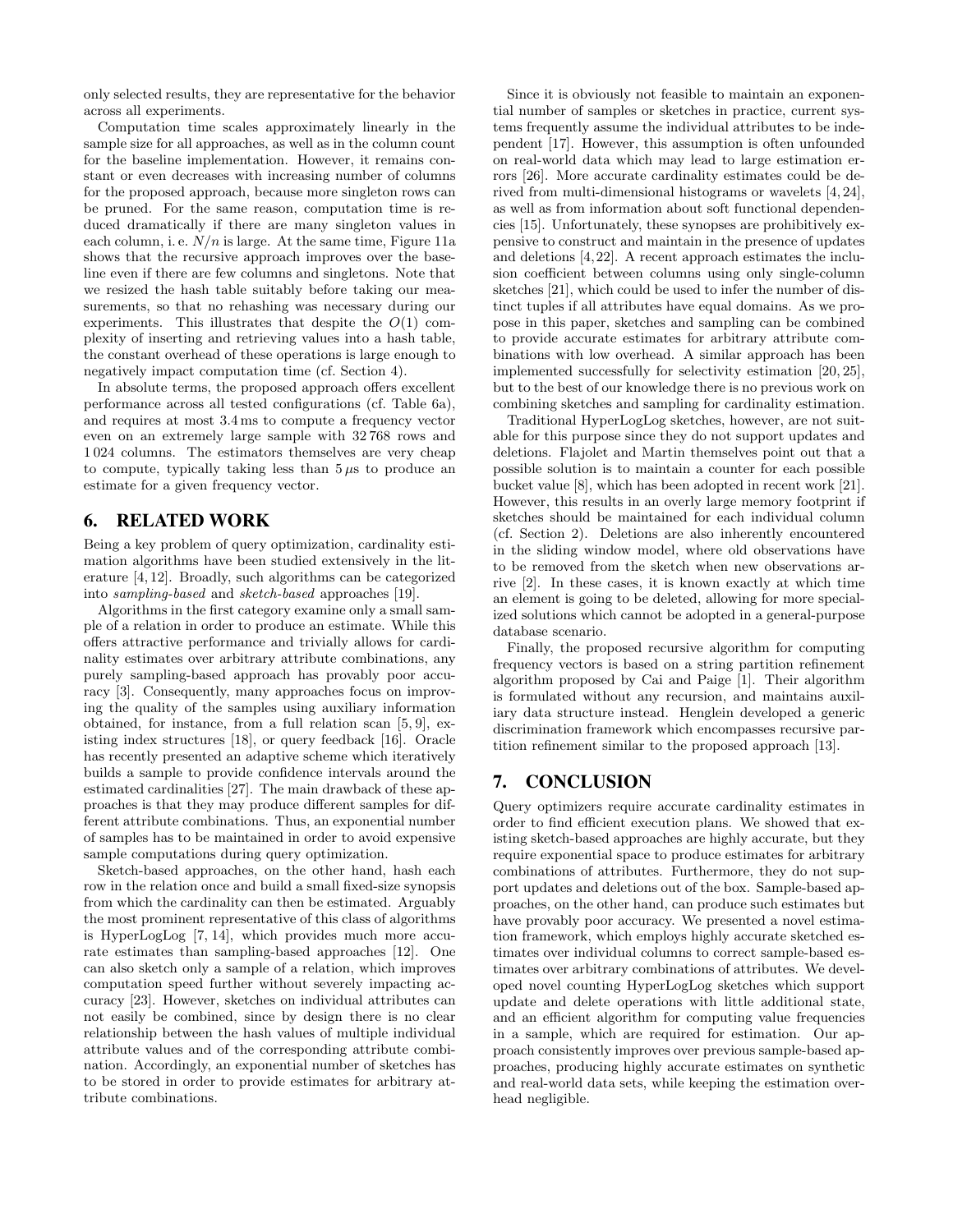# 8. REFERENCES

- [1] J. Cai and R. Paige. Look ma, no hashing, and no arrays neither. In POPL, pages 143–154, 1991.
- [2] Y. Chabchoub and G. Hébrail. Sliding HyperLogLog: Estimating cardinality in a data stream over a sliding window. In ICDMW, pages 1297–1303, 2010.
- [3] M. Charikar, S. Chaudhuri, R. Motwani, and V. R. Narasayya. Towards estimation error guarantees for distinct values. In SIGMOD, pages 268–279, 2000.
- [4] G. Cormode, M. N. Garofalakis, P. J. Haas, and C. Jermaine. Synopses for massive data: Samples, histograms, wavelets, sketches. Foundations and Trends in Databases, 4(1-3):1–294, 2012.
- [5] B. Ding, S. Huang, S. Chaudhuri, K. Chakrabarti, and C. Wang. Sample + Seek: Approximating aggregates with distribution precision guarantee. In SIGMOD, pages 679–694, 2016.
- [6] O. Ertl. New cardinality estimation algorithms for HyperLogLog sketches. CoRR, abs/1702.01284, 2017.
- [7] P. Flajolet, É. Fusy, O. Gandouet, and F. Meunier. HyperLogLog: The analysis of a near-optimal cardinality estimation algorithm. In Conference on Analysis of Algorithms, pages 137–156, 2007.
- [8] P. Flajolet and G. N. Martin. Probabilistic counting algorithms for data base applications. J. Comput. Syst. Sci., 31(2):182–209, 1985.
- [9] P. B. Gibbons. Distinct sampling for highly-accurate answers to distinct values queries and event reports. In VLDB, pages 541–550, 2001.
- [10] L. A. Goodman. On the Estimation of the Number of Classes in a Population. The Annals of Mathematical Statistics, 20(4):572–579, April 1949.
- [11] P. J. Haas, J. F. Naughton, S. Seshadri, and L. Stokes. Sampling-based estimation of the number of distinct values of an attribute. In VLDB, pages 311–322, 1995.
- [12] H. Harmouch and F. Naumann. Cardinality estimation: An experimental survey. PVLDB, 11(4):499–512, 2017.
- [13] F. Henglein. Generic top-down discrimination for sorting and partitioning in linear time. J. Funct. Program., 22(3):300–374, 2012.
- [14] S. Heule, M. Nunkesser, and A. Hall. HyperLogLog in practice: Algorithmic engineering of a state of the art cardinality estimation algorithm. In EDBT, pages 683–692, 2013.
- [15] I. F. Ilyas, V. Markl, P. J. Haas, P. Brown, and A. Aboulnaga. CORDS: Automatic discovery of correlations and soft functional dependencies. In SIGMOD, pages 647–658, 2004.
- [16] P. Larson, W. Lehner, J. Zhou, and P. Zabback. Cardinality estimation using sample views with quality assurance. In SIGMOD, pages 175–186, 2007.
- [17] V. Leis, A. Gubichev, A. Mirchev, P. A. Boncz, A. Kemper, and T. Neumann. How good are query optimizers, really? PVLDB, 9(3):204–215, 2015.
- [18] V. Leis, B. Radke, A. Gubichev, A. Kemper, and T. Neumann. Cardinality estimation done right: Index-based join sampling. In CIDR Online Proceedings, 2017.
- [19] A. Metwally, D. Agrawal, and A. El Abbadi. Why go logarithmic if we can go linear?: Towards effective

distinct counting of search traffic. In EDBT, pages 618–629, 2008.

- [20] M. Müller, G. Moerkotte, and O. Kolb. Improved selectivity estimation by combining knowledge from sampling and synopses.  $PVLDB$ , 11(9):1016-1028, 2018.
- [21] A. Nazi, B. Ding, V. R. Narasayya, and S. Chaudhuri. Efficient estimation of inclusion coefficient using HyperLogLog sketches. PVLDB, 11(10):1097–1109, 2018.
- [22] T. Papenbrock, J. Ehrlich, J. Marten, T. Neubert, J. Rudolph, M. Schönberg, J. Zwiener, and F. Naumann. Functional dependency discovery: An experimental evaluation of seven algorithms. PVLDB, 8(10):1082–1093, 2015.
- [23] F. Rusu and A. Dobra. Sketching sampled data streams. In ICDE, pages 381–392, 2009.
- [24] M. Shekelyan, A. Dignös, and J. Gamper. DigitHist: A histogram-based data summary with tight error bounds. PVLDB, 10(11):1514–1525, 2017.
- [25] X. Yu, N. Koudas, and C. Zuzarte. HASE: A hybrid approach to selectivity estimation for conjunctive predicates. In EDBT, pages 460–477, 2006.
- [26] X. Yu, C. Zuzarte, and K. C. Sevcik. Towards estimating the number of distinct value combinations for a set of attributes. In CIKM, pages 656–663, 2005.
- [27] M. Zaït, S. Chakkappen, S. Budalakoti, S. R. Valluri, R. Krishnamachari, and A. Wood. Adaptive statistics in Oracle 12c. PVLDB, 10(12):1813–1824, 2017.

# APPENDIX

# A. PROOF OF THEOREM 1

In this appendix, we present a proof of

THEOREM  $1$  (REVISITED). Consider a table with N rows containing D distinct tuples. Suppose we draw a sample of n rows uniformly at random with replacement, and let  $f_1$  denote the observed number of singleton tuples in this sample. Then, the following inequality holds

$$
\mathbb{E}(f_1) \leq \begin{cases} n \cdot (1 - 1/D)^{n-1} & \text{if } D \geq n, \\ D \cdot (1 - 1/n)^{n-1} & \text{otherwise.} \end{cases}
$$

PROOF. As stated in Section 3.2, the expected number of singleton tuples is given by

$$
\mathbb{E}(f_1) = \sum_{k=1}^{D} n P_k (1 - P_k)^{n-1},\tag{3}
$$

where  $P_k = N_k/N$  denotes the relative frequency of the kth distinct attribute combination in the entire table. It is useful to interpret this expected value as a function f of the vector  $\mathbf{P} = (P_1, \ldots, P_D)$  of relative frequencies, i.e.

$$
f(\mathbf{P}) = \sum_{k=1}^{D} g(P_k),
$$
\n(19)

with  $g(P_k) = nP_k(1 - P_k)^{n-1}$ . Note that we require 0 <  $P_k \leq 1$  for all k, since  $1 \leq N_k \leq N$  by definition. The